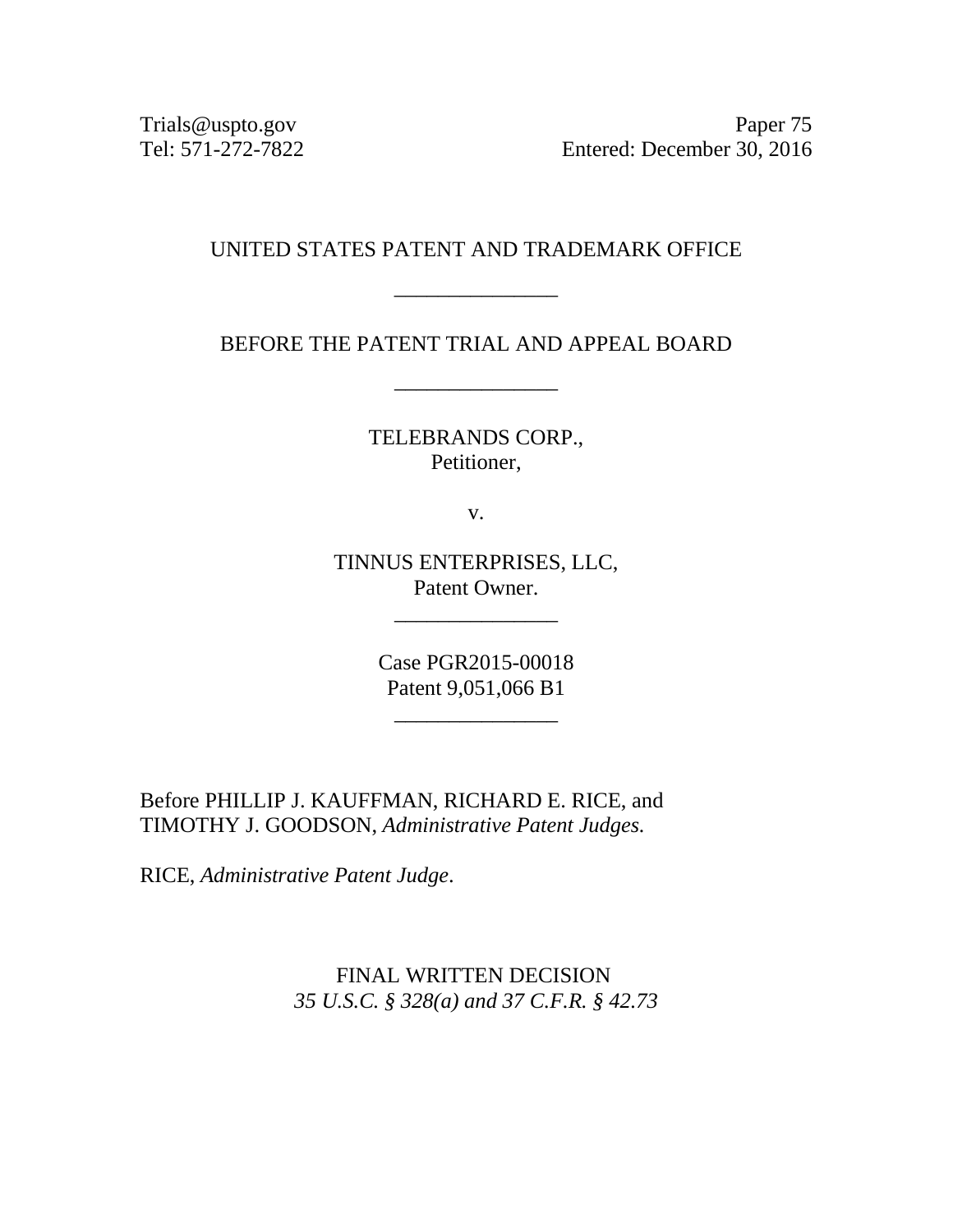## I. INTRODUCTION

*A. Summary*

Telebrands Corp. ("Petitioner") filed a Petition (Paper 1, "Pet.") requesting post-grant review of claims 1–14 of U.S. Patent No. 9,051,066 B1 (Ex. 1001, "the '066 Patent"). Petitioner supported the Petition with declarations of Dr. Ken Kamrin (Ex. 1015), Dr. Greg Saggio (Ex. 1016), and Kendall Harter (Ex. 1017).

Tinnus Enterprises, LLC ("Patent Owner") filed a Preliminary Response (Paper 6, "Prelim. Resp."), as well as a statutory disclaimer disclaiming claims 7 and 9.

We instituted a trial as to claims 1–6, 8, and 10–14, on the following grounds:

| <b>Reference(s)</b>                                                                                                            | <b>Basis</b> | <b>Claims Challenged</b> |
|--------------------------------------------------------------------------------------------------------------------------------|--------------|--------------------------|
|                                                                                                                                | \$112(b)     | $1-6$ , 8, and $10-14$   |
| US 5,826,803 ("Cooper," Ex. 1009),<br>US 2013/0118640 A1 ("Saggio,"<br>Ex. 1010), and (US 2005/0004430 A1<br>("Lee," Ex. 1011) | \$103(a)     | $1-4$ , 8, and 14        |
| Cooper, Saggio, Lee, and<br>US 8,479,776 B2 ("Berardi," Ex. 1014)                                                              | \$103(a)     | $11 - 13$                |

Paper 7 ("Inst. Dec."), 5–6, 26–27.

After institution of the trial, Patent Owner filed a corrected Patent Owner Response<sup>[1](#page-1-0)</sup> (Paper 50, "PO Resp."), to which Petitioner filed a Reply (Paper 53, "Pet. Reply"). Patent Owner supported the Patent Owner

<span id="page-1-0"></span> <sup>1</sup> Patent Owner also filed a Patent Owner Response (lacking page numbers) (Paper 40) and a Redacted Patent Owner Response (Paper 39).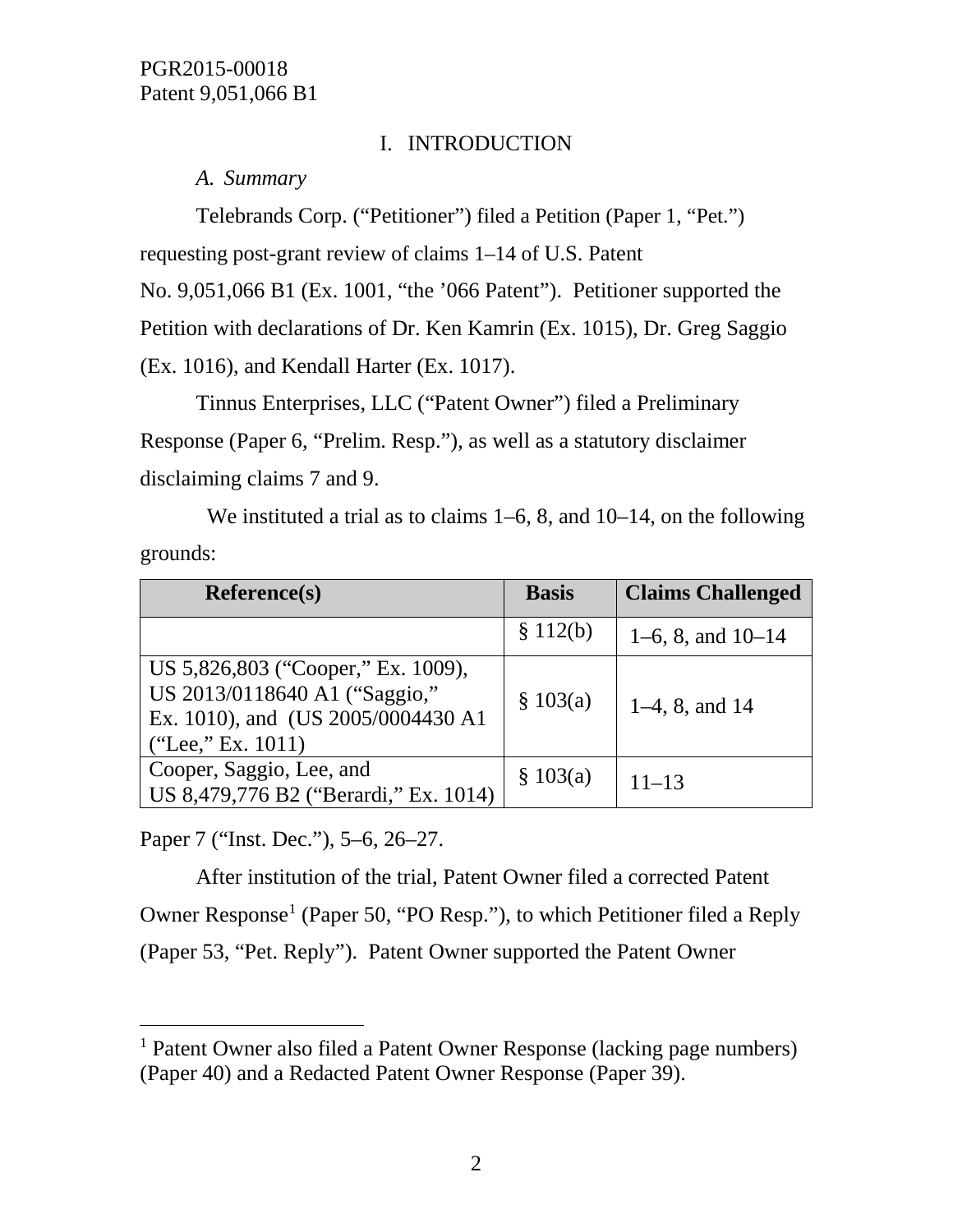Response with declarations of Josh Malone (Ex. 2014), Anna Mowbray (Ex. 2019), Barry Kudrowitz, Ph.D. (Ex. 2020), Jonathan E. Hochman (Ex. 2024), and Dr. Ray Perryman (Ex. 2025).[2](#page-2-0) Petitioner supported the Reply with a declaration from Vishal J. Parikh (Ex. 1026).

Patent Owner filed a Motion to Exclude (Paper 57), to which Petitioner filed an Opposition (Paper 66), and Patent Owner filed a Reply (Paper 67). Petitioner also filed a Motion to Exclude (Paper 59), to which Patent Owner filed an Opposition (Paper 64), and Petitioner filed a Reply (Paper 68).

Patent Owner did not move to amend any claim of the '066 Patent.

We heard oral argument on September 23, 2016. A transcript of the argument has been entered in the record (Paper 73 (confidential portion), Paper 74, "Tr" (public portion)). Below, we cite only to the public portion of the transcript.

We have jurisdiction under 35 U.S.C. § 6(b)(4). The evidentiary standard is a preponderance of the evidence. *See* 35 U.S.C. § 326(e); 37 C.F.R. § 42.1(d). This Final Written Decision is issued pursuant to 35 U.S.C. § 328(a) and 37 C.F.R. § 42.73.

For the reasons explained below, we conclude that Petitioner has demonstrated by a preponderance of evidence that claims 1–6, 8, and 10–14 of the '066 Patent are unpatentable. We deny the parties' respective Motions to Exclude.

<span id="page-2-0"></span> <sup>2</sup> Patent Owner also filed Redacted Declaration of Dr. Ray Perryman (Ex. 2026).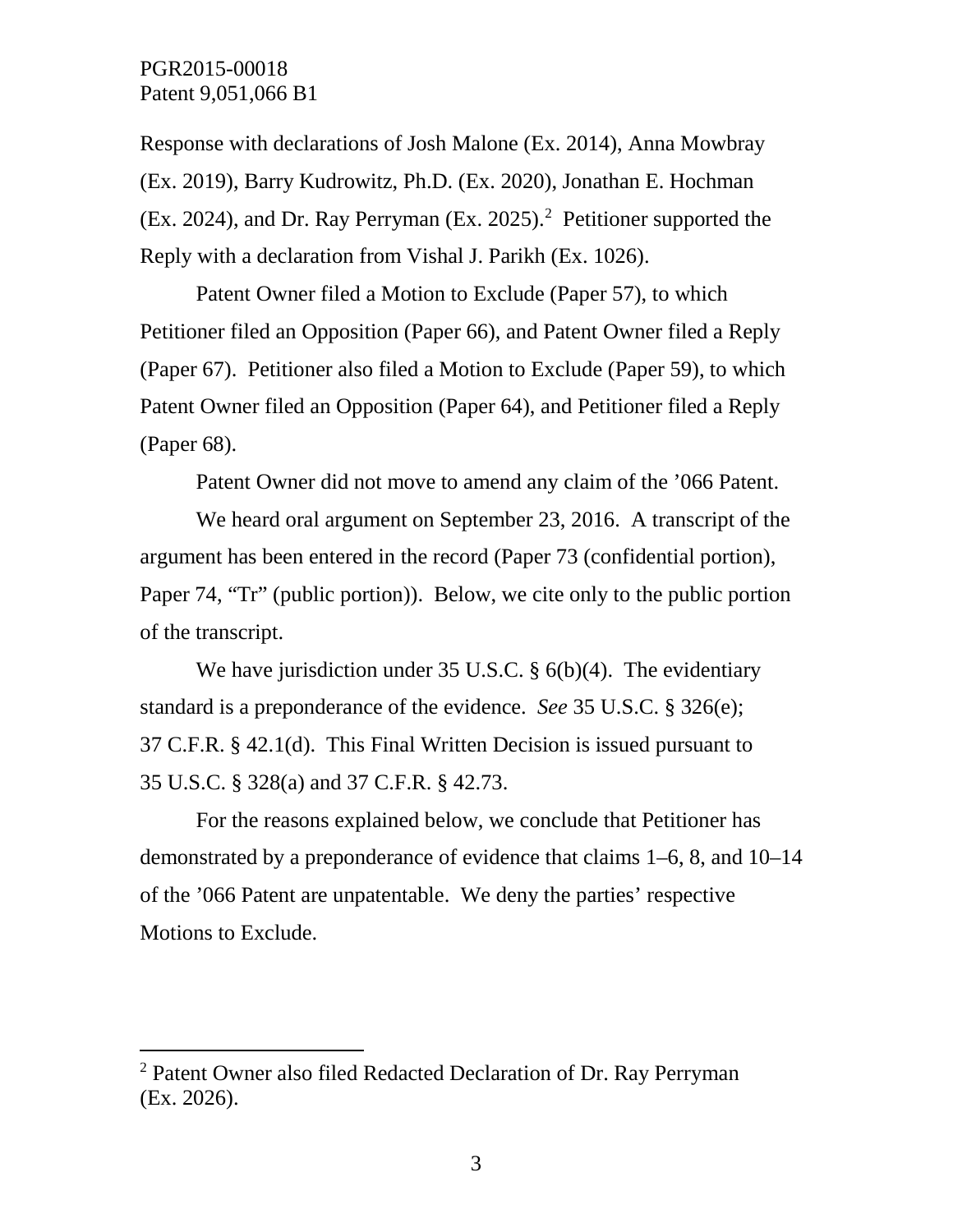## *B. Related Matters*

The parties identify a federal district court case involving the '066 Patent (*Tinnus Enterprises, LLC v. Telebrands Corp.*, Civil Action No. 6:15 cv-00551-RWS-JDL (E.D. Tex.)). Pet. 3; Prelim. Resp. 7.

# *C. The '066 Patent*

The '066 Patent, titled "System and Method for Filling Containers with Fluids," issued from U.S. Application No. 14/492,487, filed September 22, 2014. Ex. 1001, at (54), (21), (22). Figure 1 of the '066 Patent is reproduced below.

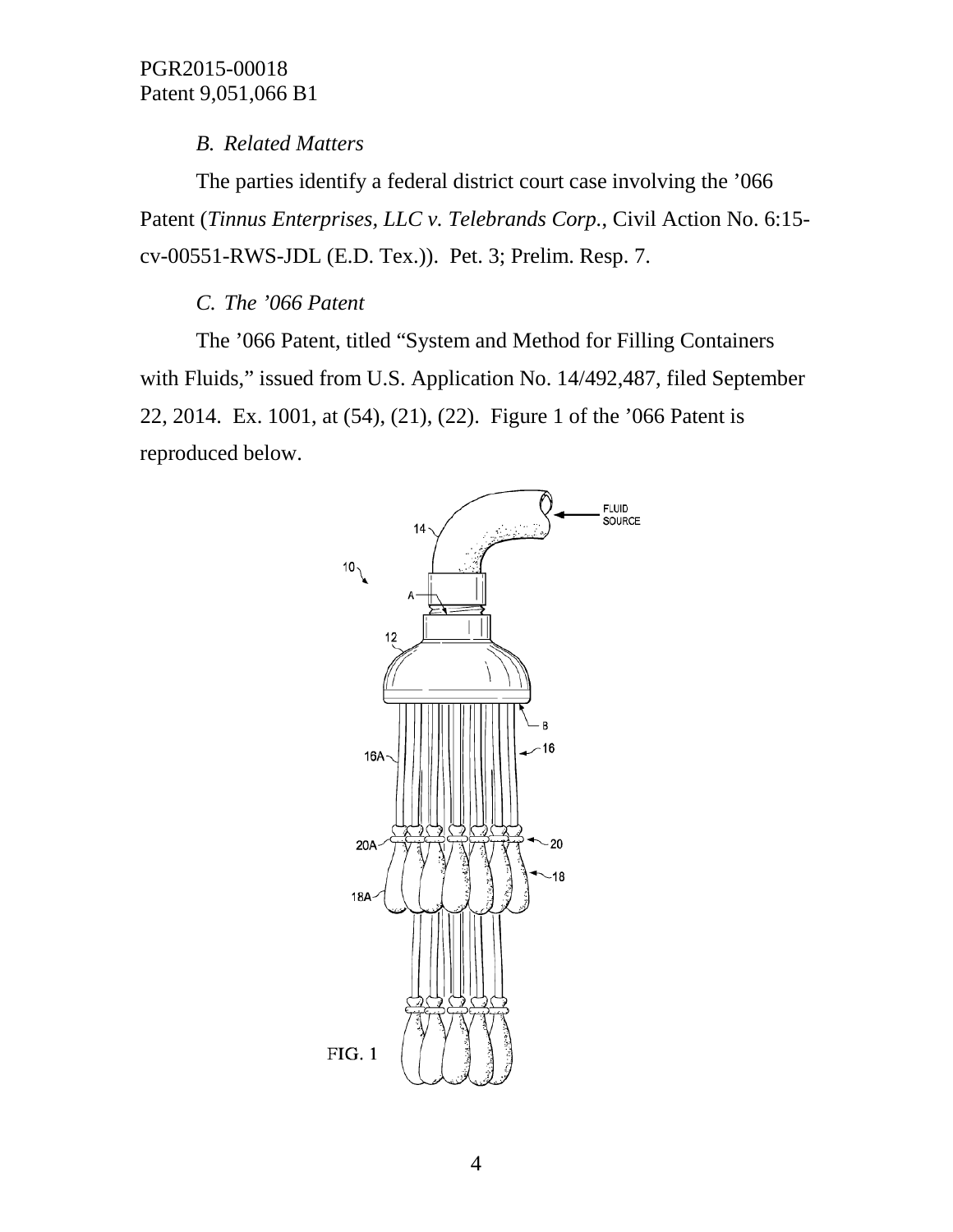Figure 1 is a simplified diagram illustrating an example embodiment of a system for filling containers with fluids. *Id.* at 2:33–34. As shown in Figure 1, system 10 includes housing 12 removably attached to hose 14 at end A and to a plurality of hollow tubes 16 at end B. *Id.* at 2:35–37. A plurality of containers 18, such as inflatable balloons, may be clamped to plurality of tubes 16 using elastic valves 20, which may comprise elastic fasteners such as O-rings. *Id.* at 2:51–59, 3:19–20. In addition to inflatable balloons, "containers 18 may comprise flexible containers that may be filled with body fluids." *Id.* at 3:30–32. In some embodiments, containers 18 need not be inflatable or flexible in their entireties. *Id.* at 3:35–36.

Figure 2 of the '066 Patent is reproduced below.

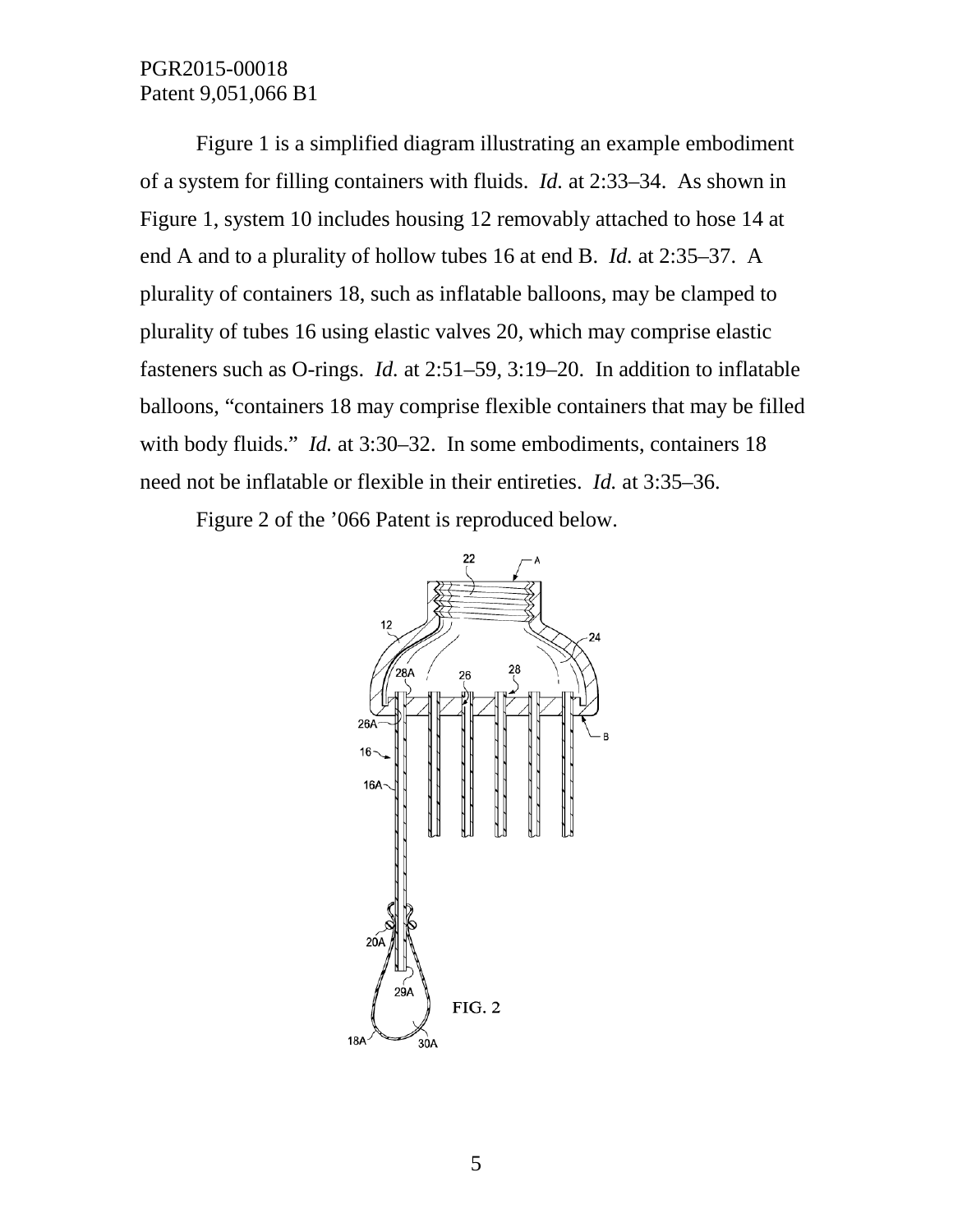Figure 2 is a simplified cross-sectional view of a portion of an embodiment of system 10. *Id.* at 4:31–32. As shown, an end of tube 16A is inserted into container 18A, and elastic valve 20A clamps the neck of the container to the tube. *Id.* at 4:48–53. "An internal volume 30A of container 18A may be filled with fluid appropriately." *Id.* at 4:53–54. "When containers 18 have reached a desired size and/or they are filled with the desired volume of fluid, they may be removed from tubes 16. They can be removed . . . by shaking them off." *Id.* at 4:60–63. As each container 18A is removed, the elastic valve constricts and closes the neck of the container, sealing it with the fluid inside. *Id.* at 4:64–67.

### *D. Illustrative Claim*

Claim 1, which is the sole independent claim, is illustrative of the claimed subject matter, and is reproduced below:

1. An apparatus comprising:

a housing comprising an opening at a first end, and a plurality of holes extending through a common face of the housing at a second end;

a plurality of flexible hollow tubes, each hollow tube attached to the housing at a respective one of the holes at the second end of the housing;

a plurality of containers, each container removably attached to a respective one of the hollow tubes; and

a plurality of elastic fasteners, each elastic fastener clamping a respective one of the plurality of containers to a corresponding hollow tube, and each elastic fastener configured to provide a connecting force that is not less than a weight of one of the containers when substantially filled with water, and to automatically seal its respective one of the plurality of containers upon detaching the container from its corresponding hollow tube, such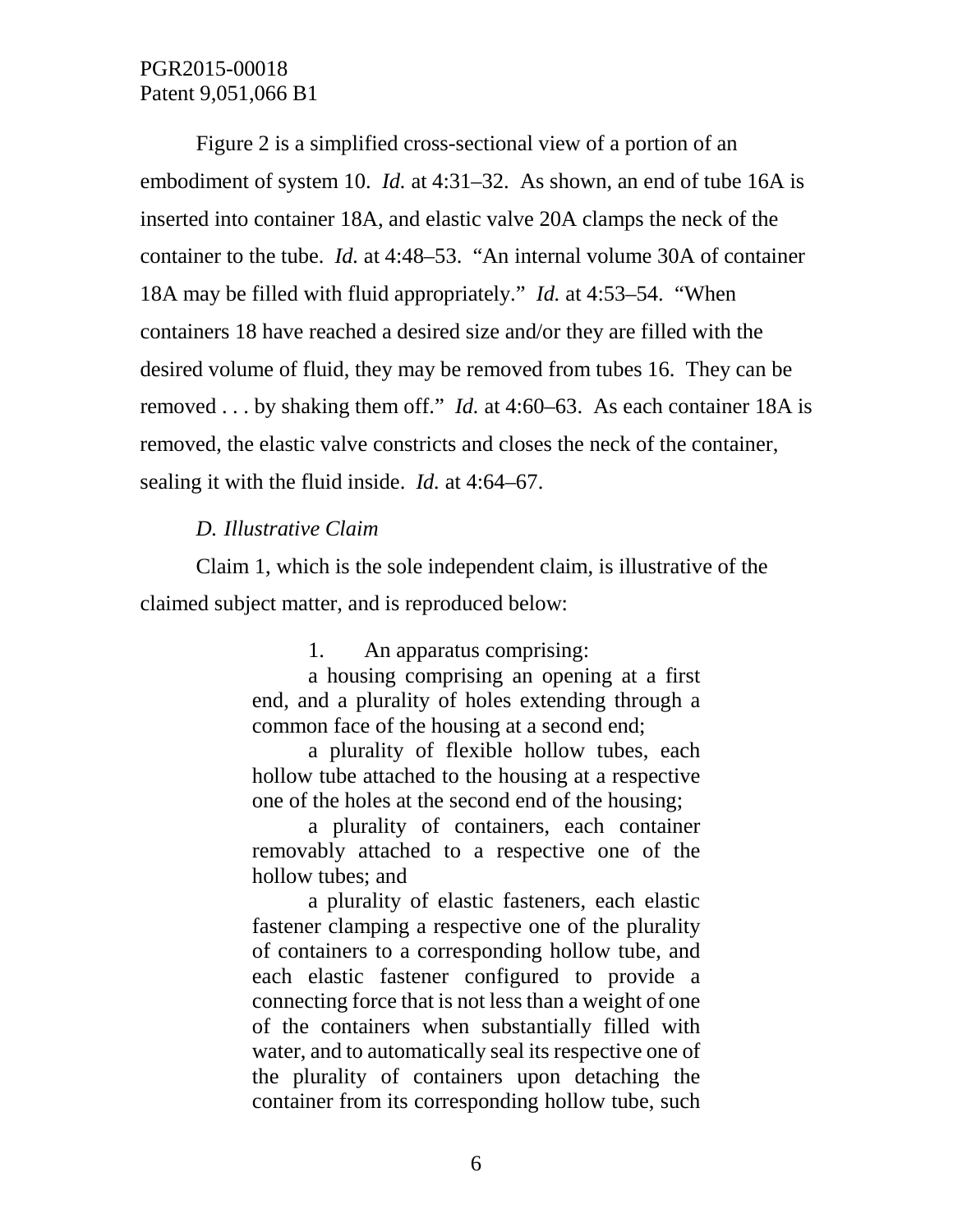that shaking the hollow tubes in a state in which the containers are substantially filled with water overcomes the connecting force and causes the containers to detach from the hollow tubes thereby causing the elastic fasteners to automatically seal the containers,

wherein the apparatus is configured to fill the containers substantially simultaneously with a fluid.

*Id.* at 6:30–53.

#### II. ANALYSIS

#### *A. Level of Skill in the Art*

Petitioner contends that a person of ordinary skill in the art ("POSA") "would have been a person having a general knowledge about and experience with expandable containers, including without limitation balloons, and at least an associate's degree in science or engineering." Pet. 15–16 (citing Ex. 1015 ¶¶ 10–13; Ex. 1016 ¶¶ 10–13). Patent Owner responds that "the Board should limit Petitioner's overly broad definition of a POSA from having an associate's degree in *any* science or engineering to having an associate's degree in *mechanical* engineering." *See*, *e.g.*, PO Resp. 12. According to Patent Owner, "Petitioner's proposed definition should be limited because the inclusion of persons with an associate's degree in any science or engineering fails to take into account the scope of the relevant art, which indisputably utilizes mechanical engineering principles." *Id.* Upon consideration of the parties' contentions, we determine that a POSA would have been a person having a general knowledge about and experience with expandable containers, including without limitation balloons, and at least an associate's degree in mechanical engineering, or the equivalent.

7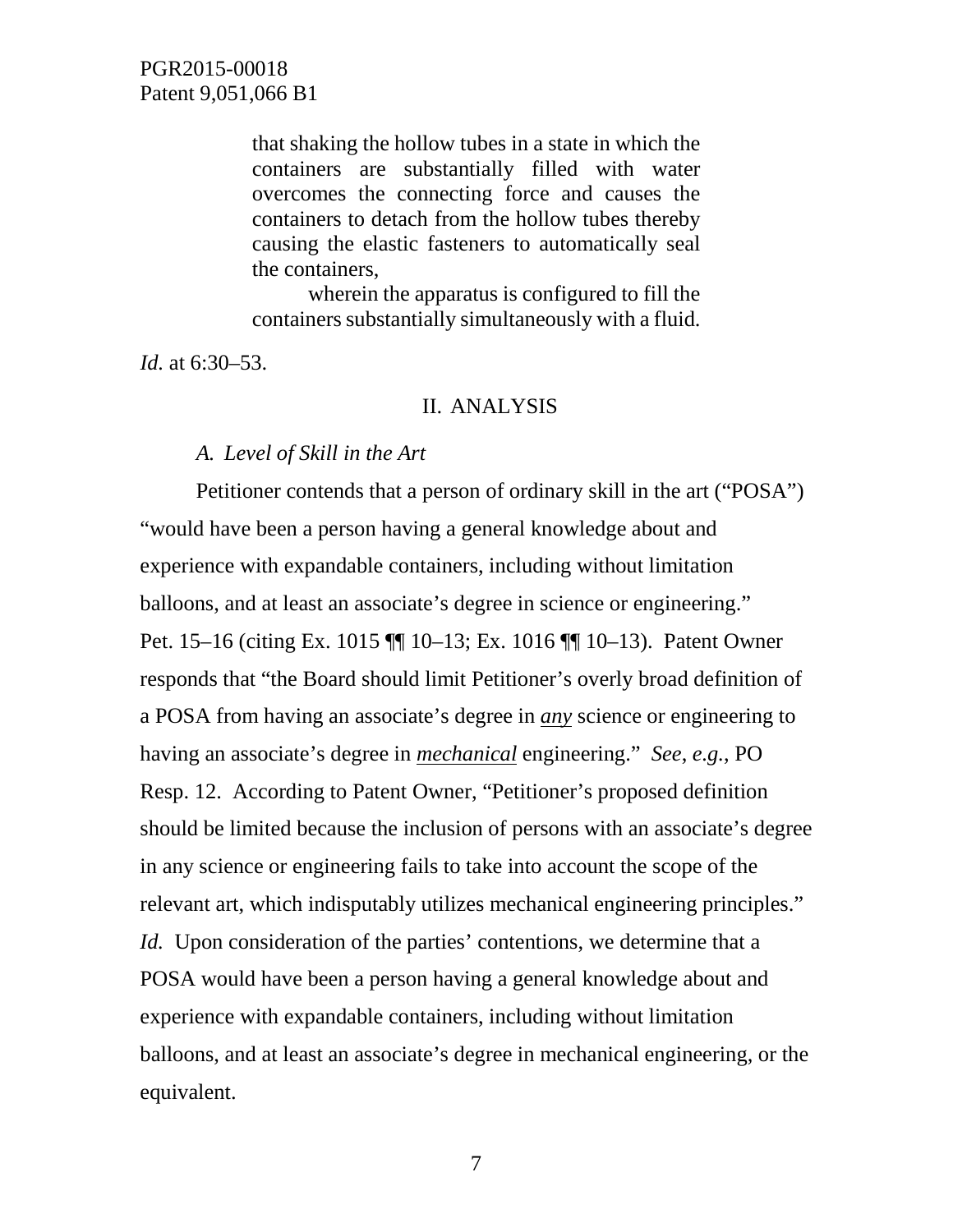### *B. Claim Construction*

In an *inter partes* review, the Board gives claim terms in an unexpired patent their broadest reasonable interpretation in light of the specification of the patent in which they appear. 37 C.F.R. § 42.100(b); *see Cuozzo Speed Techs., LLC v. Lee*, 136 S. Ct. 2131, 2144–46 (2016). Under that standard, a claim term generally is given its ordinary and customary meaning, as would be understood by one of ordinary skill in the art in the context of the entire disclosure. *See In re Translogic Tech., Inc.*, 504 F.3d 1249, 1257 (Fed. Cir. 2007). While our claim interpretation "cannot be divorced from the specification and the record evidence," *see Microsoft Corp. v. Proxyconn, Inc*., 789 F.3d 1292, 1298 (Fed. Cir. 2015) (quoting *In re NTP, Inc.*, 654 F.3d 1279, 1288 (Fed. Cir. 2011)), we must be careful not to import limitations from the specification that are not part of the claim language, *see SuperGuide Corp. v. DirecTV Enters., Inc.*, 358 F.3d 870, 875 (Fed. Cir. 2004). Any special definition for a claim term must be set forth in the specification with reasonable clarity, deliberateness, and precision. *See In re Paulsen*, 30 F.3d 1475, 1480 (Fed. Cir. 1994).

#### *1. "elastic fastener"*

In our Institution Decision, we preliminarily determined that the broadest reasonable interpretation consistent with the Specification of the claim term "elastic fastener" is an elastic element for attaching things together. Inst. Dec. 7–8. As neither party proposes any change to our interpretation, and our review of the evidence does not indicate that any change is necessary, we maintain that interpretation.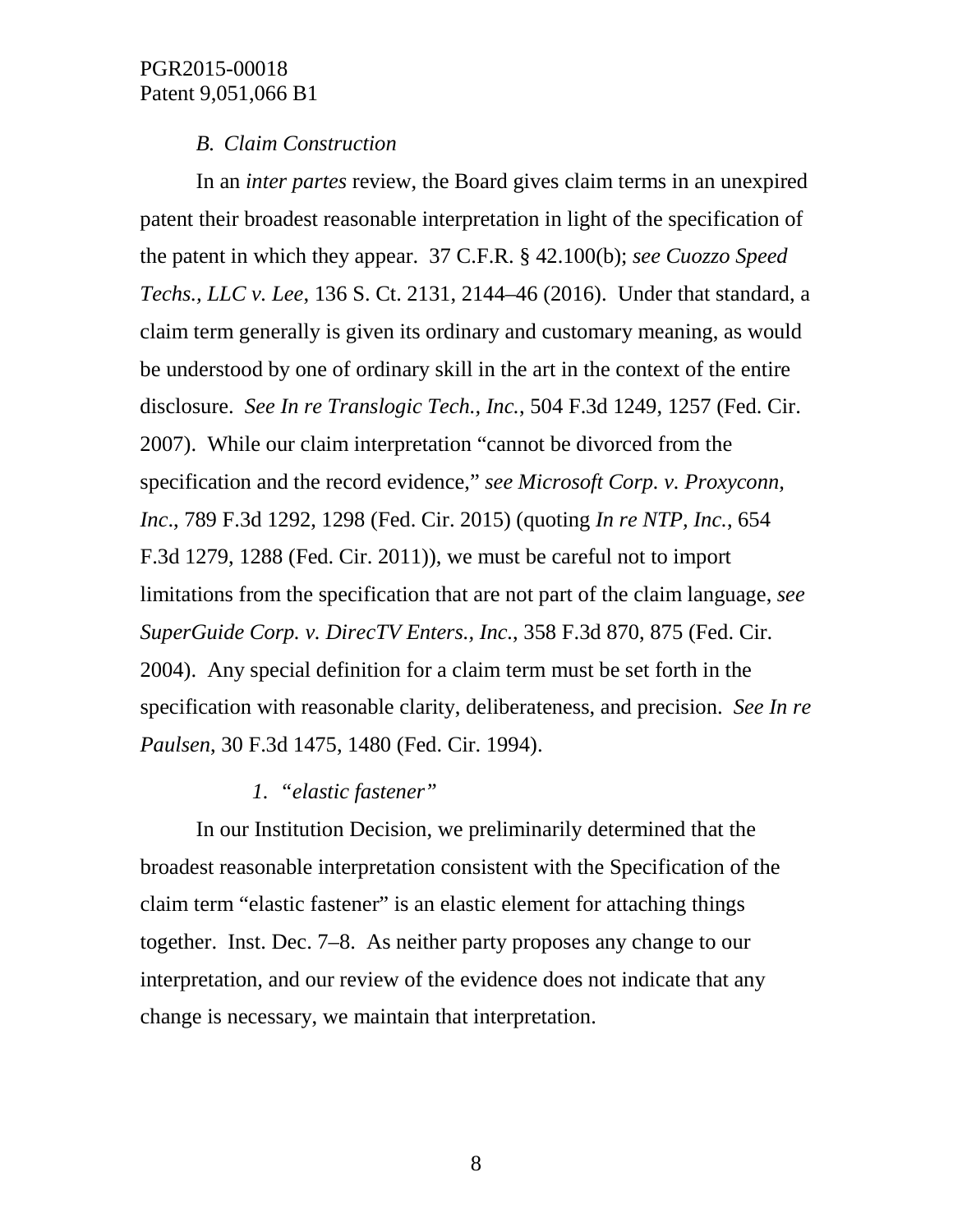## *2. "not less than"*

In our Institution Decision, we preliminarily determined that the broadest reasonable interpretation consistent with the Specification of the claim term "not less than" is equal to or greater than. *Id.* at 8. As neither party proposes any change to our interpretation, and our review of the evidence does not indicate that any change is necessary, we maintain that interpretation.

## *3. "container"*

In our Institution Decision, we preliminarily determined that the broadest reasonable interpretation consistent with the Specification of the claim term "container" is an object that can hold something, such as fluids. *Id.* at 8–9. As neither party proposes any change to our interpretation, and our review of the evidence does not indicate that any change is necessary, we maintain that interpretation.

## *4. "shaking"*

Patent Owner argues that "a POSA would understand [']shaking['] to mean 'applying an acceleration.'" PO Resp. 15. Patent Owner quotes the Specification in support of its construction:

In another example embodiment, the connecting force holding filled containers 18 to tubes 16 may be overcome *by an upward acceleration* on tubes 16, *for example, when they are shaken*. Thus, filled containers 18 may be detached by shaking housing 12 (or tubes 16) sufficiently vigorously to cause containers 18 to fall off from tubes 16.

*Id.* at 15 (citing Ex. 1001, 3:52–57). Petitioner does not oppose Patent Owner's construction.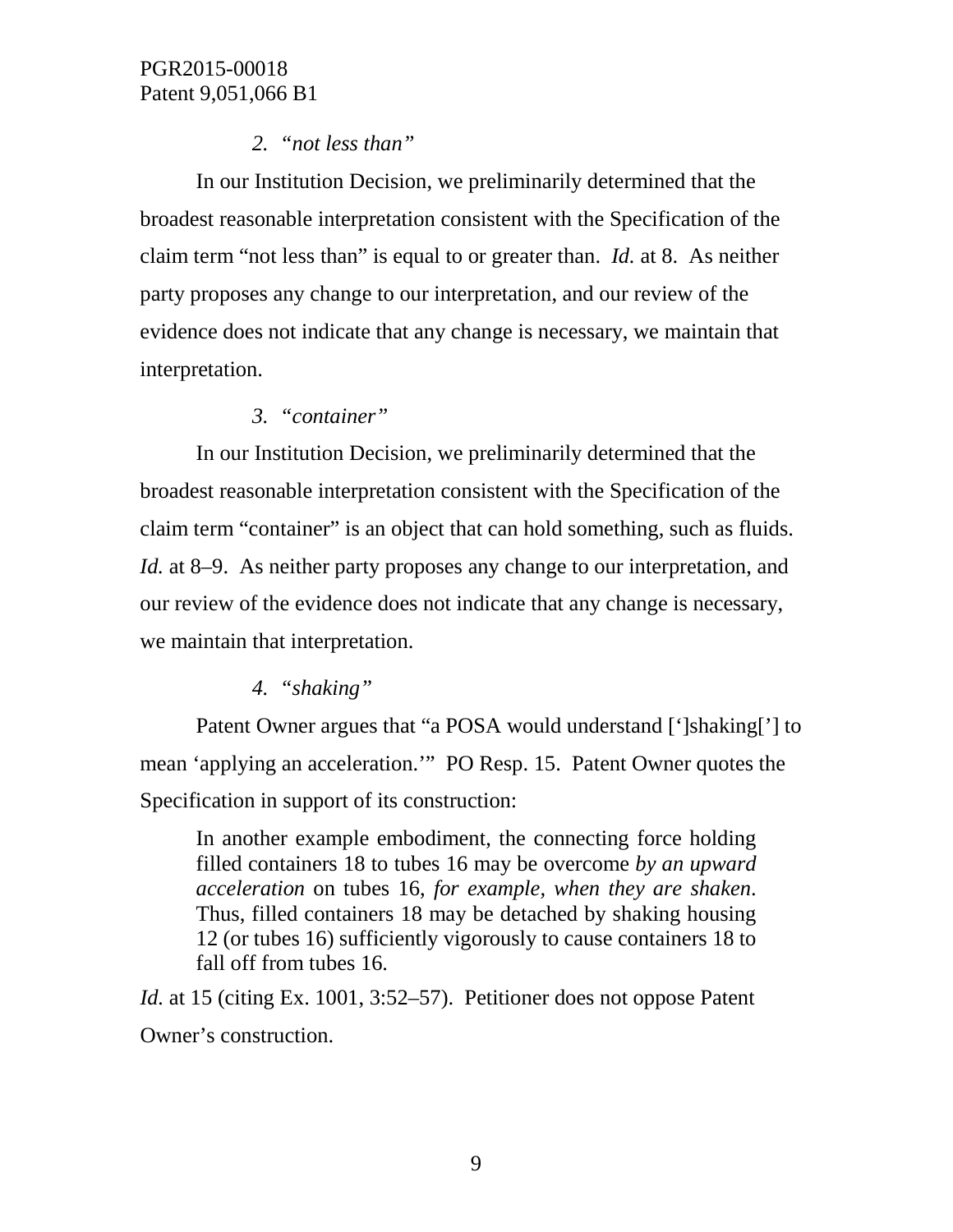We agree with, and adopt, Patent Owner's proposed construction. We determine that the broadest reasonable interpretation consistent with the Specification of "shaking" is applying an acceleration.

## *5. "filled" and "substantially filled"*

We discuss Patent Owner's proposed constructions of "filled" and "substantially filled" *infra* in Section II.B.

## *B. Challenge under 35 U.S.C. § 112(b)*

Petitioner challenges claims 1–6, 8, and 10–14 as unpatentable for indefiniteness under [3](#page-9-0)5 U.S.C.  $\S 112(b)$ .<sup>3</sup> For the reasons discussed below, we determine that Petitioner has established, by a preponderance of the evidence, that the challenged claims are unpatentable.

## *1. The § 112(b) Contentions of the Parties*

Petitioner contends that the claim term "substantially filled" as set forth in claim 1 is indefinite under 35 U.S.C. § 112(b). Pet. 20–24. Petitioner first focuses its arguments on "filled." *Id.* at 21–23. Petitioner argues that "an expandable container can be considered 'filled' at any time prior to when the expandable container reaches its expansion limit and explodes." *Id.* at 22 (citing Ex. 1015 ¶ 57). According to Petitioner, the Specification "sets forth that the expandable containers are only 'filled' when an individual subjectively determines that a 'desired size' of a container has been reached." *Id.* at 23 (citing Ex. 1001, 3:48–49, 4:60–62).

<span id="page-9-0"></span> <sup>3</sup> 35 U.S.C. § 112(b) provides: "The specification shall conclude with one or more claims particularly pointing out and distinctly claiming the subject matter which the inventor or a joint inventor regards as the invention."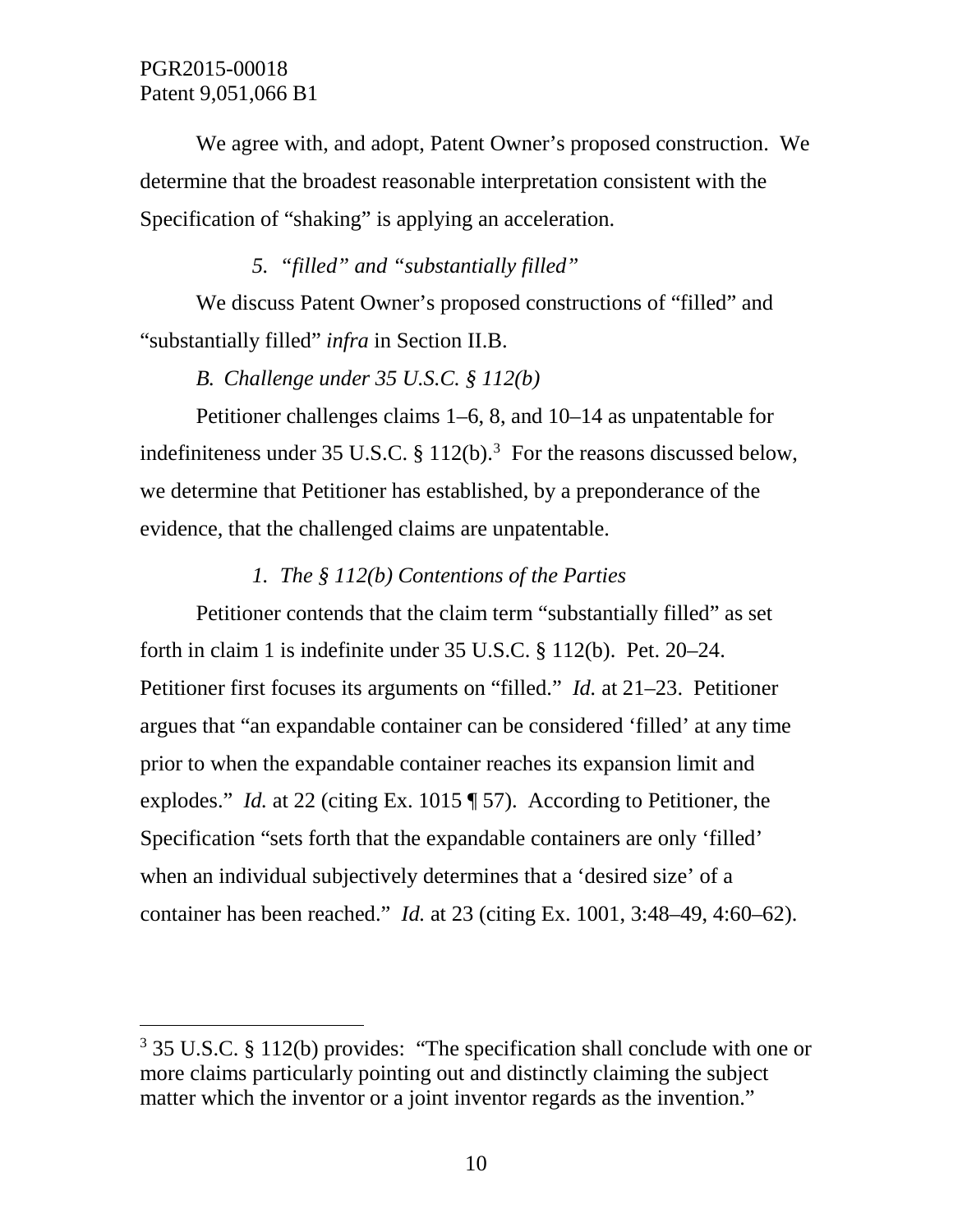Petitioner additionally argues that "[t]he lack of clarity of the term 'filled' is further enhanced by the modifier, 'substantially,' which is a term of degree." *Id.* at 24. Petitioner asserts that "[t]he specification and prosecution history do not provide objective boundaries for those of ordinary skill in the art for the term 'filled,' let alone the term 'substantially filled.'" *Id.* Additionally, Petitioner contends that the claim term "connecting force" is indefinite under 35 U.S.C. § 112(b). *Id.* at 24–26. Petitioner argues:

Because the specification of the '066 Patent does not provide an objective boundary for when an expandable container is "substantially filled," it follows that a person of ordinary skill in the art at the time of the invention of the '066 Patent would not be able to determine, with reasonable certainty, the amount of the connecting force that the elastic fastener is configured to provide.

*Id.* (citing Ex. 1015 ¶ 60).

Patent Owner responds that, "[u]nder [35 U.S.C.] § 112(b), all that is required is 'that a patent's claims, viewed in light of the specification and prosecution history, inform those skilled in the art about the scope of the invention *with reasonable certainty*.'" PO Resp. 65–66 (citing *Nautilus, Inc. v. Biosig Instruments, Inc.*, 134 S. Ct. 2120, 2124 (2014) (emphasis added)). According to Patent Owner, "Petitioner's argument that the term 'substantially filled' is purely subjective ignores the claim language itself," and "[w]hether a container is 'substantially filled' can be understood with reasonable certainty by a POSA just by reading the claim." *Id.* at 66–67 (citing Ex. 2020 ¶¶ 26, 47).

Patent Owner argues that the meaning of "filled," in the context of the claims, "is evident in the very experiential, plain and ordinary meaning of the word." *Id.* at 69 (citing Ex. 2020 ¶¶ 28, 31). Dr. Kudrowitz provides the

11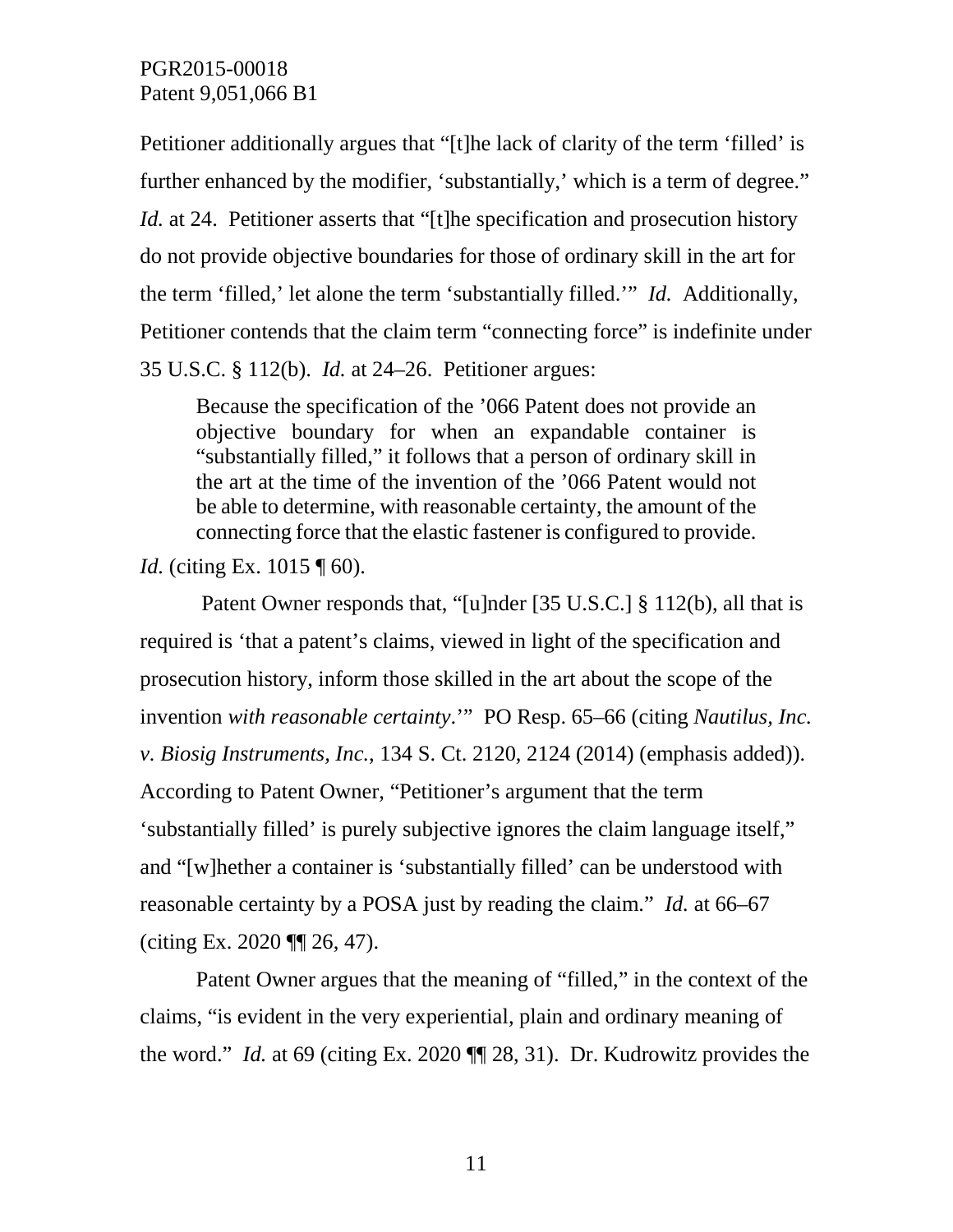following testimony with respect to the meaning of "filled" and

"substantially filled":

30. A container in its operable state is always filled with something. That something may be a gas, a liquid, or a solid, or a combination thereof.

31. For example, an "empty" coffee mug is filled with atmospheric air (possibly including environmental particulates). A coffee mug containing coffee, *to its brim, is filled* with coffee. An "empty" coffee mug into which are placed as many glass marbles as it can hold, *to its brim, is filled* with marbles and atmospheric air [emphasis added].

32. A POSA would interpret "substantially" in this case to mean "approximately." That is a POSA would understand "substantially filled with water" to mean "approximately filled with water." A determination of whether a container is substantially filled with a particular material can be performed when the container's volume is fixed or static.

Ex. 2020 ¶¶ 30–32; *see also* PO Resp. 73–74 (citing Ex. 2020 ¶ 32) ("The term 'substantially' should be viewed as a term of approximation, and, a POSA would interpret 'substantially' in this case to mean 'approximately.'").

Patent Owner additionally argues that "[n]ot only are the objective boundaries for 'substantially filled' found in the claim itself, they can be found in the specification and prosecution history." PO Resp. 67. In that regard, Patent Owner asserts:

A POSA would find that the specification provides sufficient objective boundaries for "substantially filled." (Ex. 2020, Kudrowitz Decl., ¶ 26; Ex. 1001, at 3:52–55 ("[i]n another example embodiment, the connecting force holding filled containers 18 to tubes 16 may be overcome by an upward acceleration on tubes 16, for example when they are shaken.").) These boundaries were also understood by the Examiner when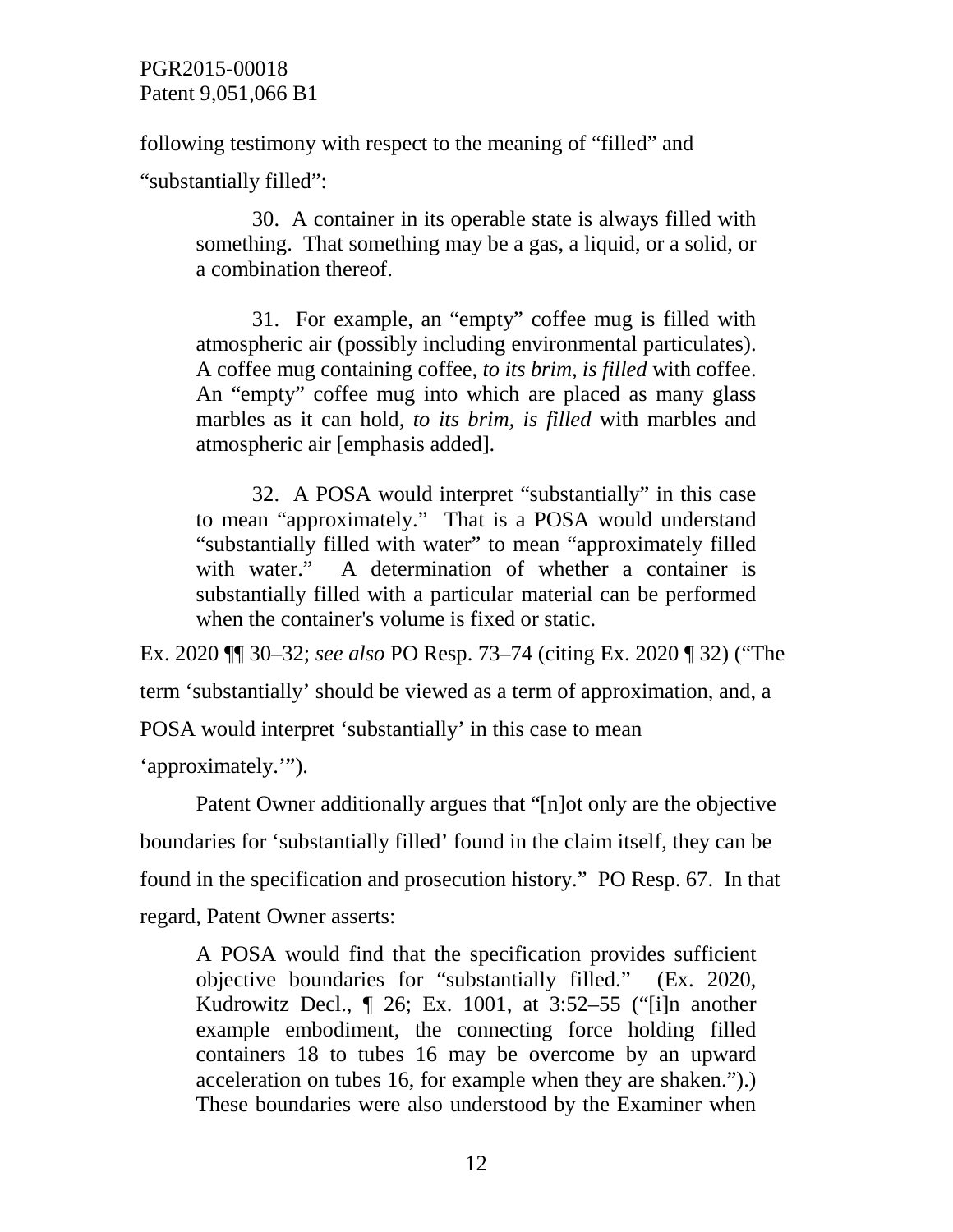amending the claim to add the shaking limitation. (Ex. 2010, 154–155.) ("the language beginning with 'such that shaking . . .' defines an *upper limit* of the connecting force and thus defines the elastic fastener in a way which distinguishes over Urspringer") (emphasis added.)

#### *Id.* at 67–68.

Patent Owner also asserts that "[t]he entire claim limitation defines, through functional language, the strength of the elastic fastener and the resulting cooperation of the claimed components, namely the elastic fasteners, the hollow tubes and the containers." *Id.* at 76. Patent Owner further asserts that "[t]he only (and important) reason that water is provided in the claim is to define the functional cooperation of selected components." *Id.* at 77 (citing Ex. 2020 ¶ 33–37). Dr. Kudrowitz testifies:

If the functions of the elastic fastener are achievable at a time when the container is in a state of having been substantially filled with water, then the selected elastic fastener would fall within the requirements of the claim. If a POSA would want to avoid infringement of the claim by avoiding the claimed functionality, he or she would merely have to choose a weaker or stronger elastic fastener that would not achieve the functionality specified by the claim.

Ex. 2020 ¶ 37.

In its Reply, Petitioner argues that the *Nautilus* indefiniteness standard is inapplicable to proceedings before the Board under the Leahy-Smith America Invents Act ("AIA").<sup>[4](#page-12-0)</sup> Pet. Reply 2-3. Instead, according to Petitioner, the standard set forth in *In re Packard*<sup>[5](#page-12-1)</sup> should be applied. *Id.* Petitioner argues that the Board's proceedings under the AIA are "akin to

<span id="page-12-0"></span> <sup>4</sup> Pub. L. No. 112-29, 125 Stat. 284 (2011).

<span id="page-12-1"></span><sup>5</sup> 751 F.3d 1307, 1313 (Fed. Cir. 2014).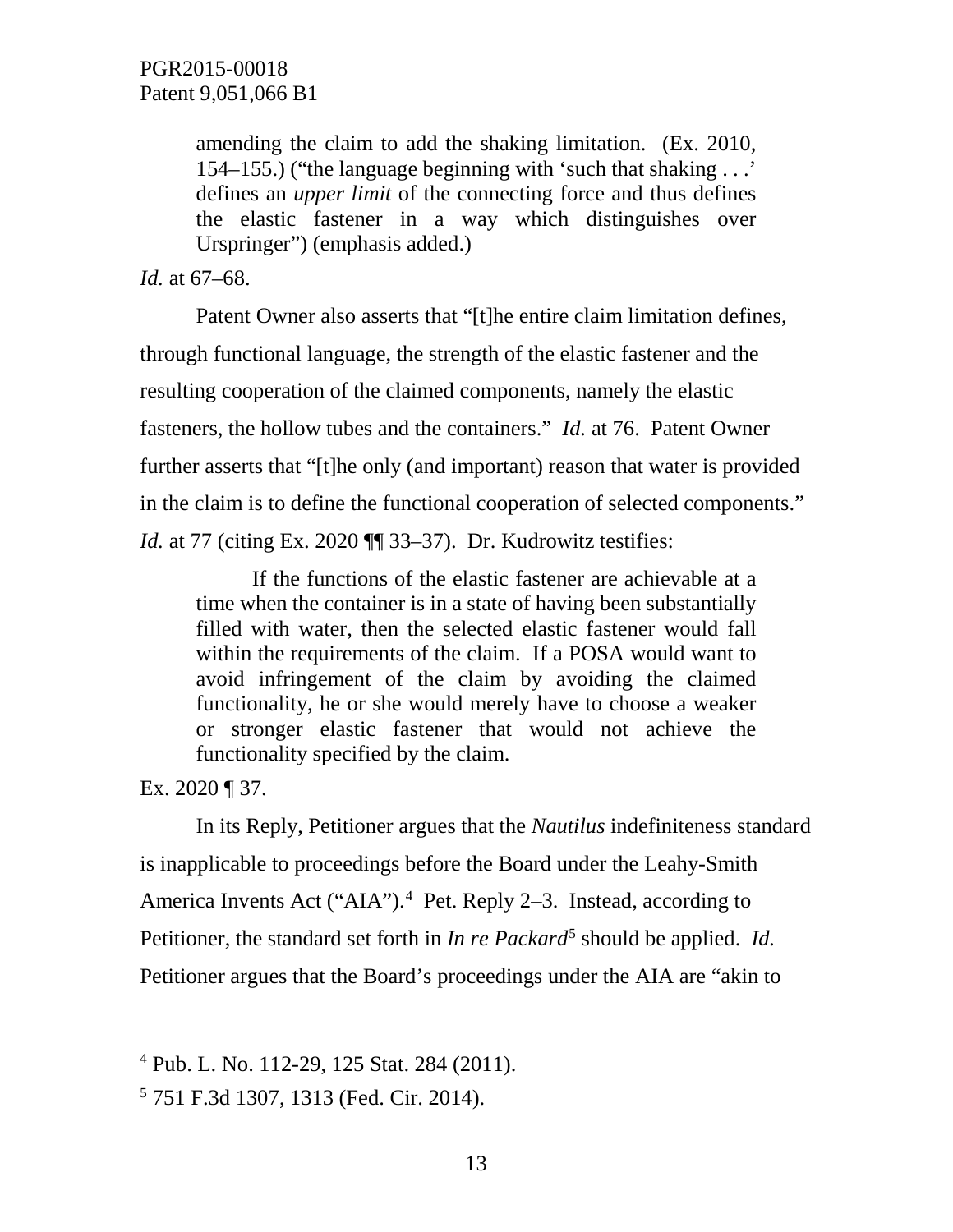reexamination proceedings, which apply the *Packard* test of indefiniteness." *Id.* n.2 (citing *Cuozzo*, 136 S. Ct. at 2143–44). Petitioner notes that the Board similarly applies a different standard than the district courts when determining claim construction. *Id.* at 2–3 (citing *Cuozzo*, 136 S. Ct. at 2144–46). Alternatively, Petitioner argues that the claims are indefinite under either the *Nautilus* standard or the *Packard* standard. *Id.* at 3.

Petitioner contends that "determining whether a container is 'filled,' 'substantially filled,' or at some other point of fullness is a hopeless exercise contingent upon a user's subjective desire." *Id.* at 4. Petitioner argues that "the claims, specification and prosecution history of the '066 Patent do not set forth objective boundaries for the terms 'filled' or 'substantially filled.'" *Id.* at 5. Petitioner also challenges the testimony of Dr. Kudrowitz:

Tinnus'[s] reliance on the plain and ordinary meaning is misplaced where neither Tinnus nor its expert were able to articulate what "substantially filled" means. (Response, p. 69). [Dr.] Kudrowitz's replacement of the word "substantially" with "approximately" clarifies nothing. (*Id.*, ¶ 32). Moreover, [Dr. Kudrowitz] is of the opinion that an expandable container is *always* "substantially filled with water," because as you add more water, the container expands to contain the added volume. Specifically, [Dr.] Kudrowitz testified: "shortly before it starts expanding, it's approximately full of water. While it's expanding, it is also approximately full of water. When it bursts, it's no longer a balloon." (Ex#1019, 39:21–25).

*Id.* at 6.

At the oral argument, Patent Owner argued that the ordinary meaning of "filled" is "*completely filled*" (Tr. 36:19–20 (emphasis added)), and that, because the meaning of "filled" is clear on its face, looking to the Specification for guidance is unnecessary (*id.* at 36:4–14 (citing *Ancora Techs., Inc. v. Apple, Inc.*, 744 F.3d 732 (Fed. Cir. 2014))). Patent Owner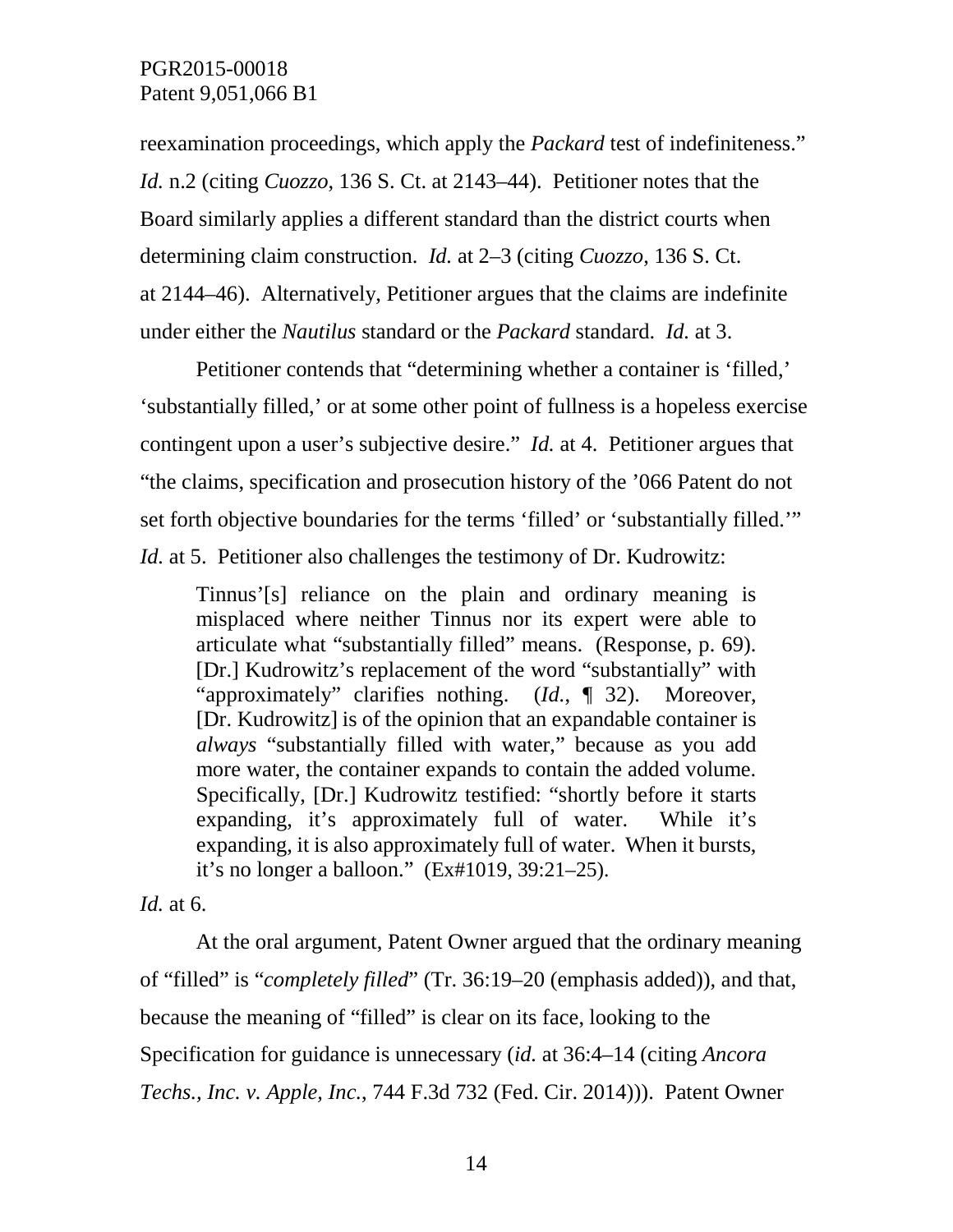argued, in addition, that the term "filled" as applied to an elastic container does not necessarily mean that the container is filled to its bursting point. *Id.*  at 37:18–24.

Rather, as contended by Patent Owner, the term "filled" refers to a *state* in which no more fluid (whether gas or liquid) can be placed into the container, and an elastic container filled to its bursting point represents only one such state. *Id.* at 37:12–39:2; *see also* PO Resp. 25 (arguing that "each of a plurality of elastic fasteners in relation to the other components in the '066 Patent claims must allow each respective container to detach from its respective hollow tube when the hollow tubes are shaken in a state in which the containers are substantially filled with water"). Patent Owner explained its view that a skilled artisan can determine whether an elastic container is "substantially filled with water," within the meaning of the claims, once the container is shaken from its hollow tube and sealed by its elastic fastener:

So, an expandable container isn't mysterious, right? It has a - especially once the elastic fastener has sealed the container, it has a fixed volume. There's nothing moving in or out of that container once it's sealed. And at that point, a person of ordinary skill in the art can examine that container and determine whether it is substantially filled with water.

Tr. 38:20–39:2.

Patent Owner asserted that "[j]ust because there's a range of functionality . . . [j]ust because, again, in *Orthokinetics*, [6](#page-14-0) just because there's a range of possibilities, that doesn't render the claim indefinite." *Id.* at 43:1– 4. Patent Owner further argued:

<span id="page-14-0"></span> <sup>6</sup> *Orthokinetics, Inc. v. Safety Travel Chairs, Inc.*, 806 F.2d 1565, 1576 (Fed. Cir. 1986).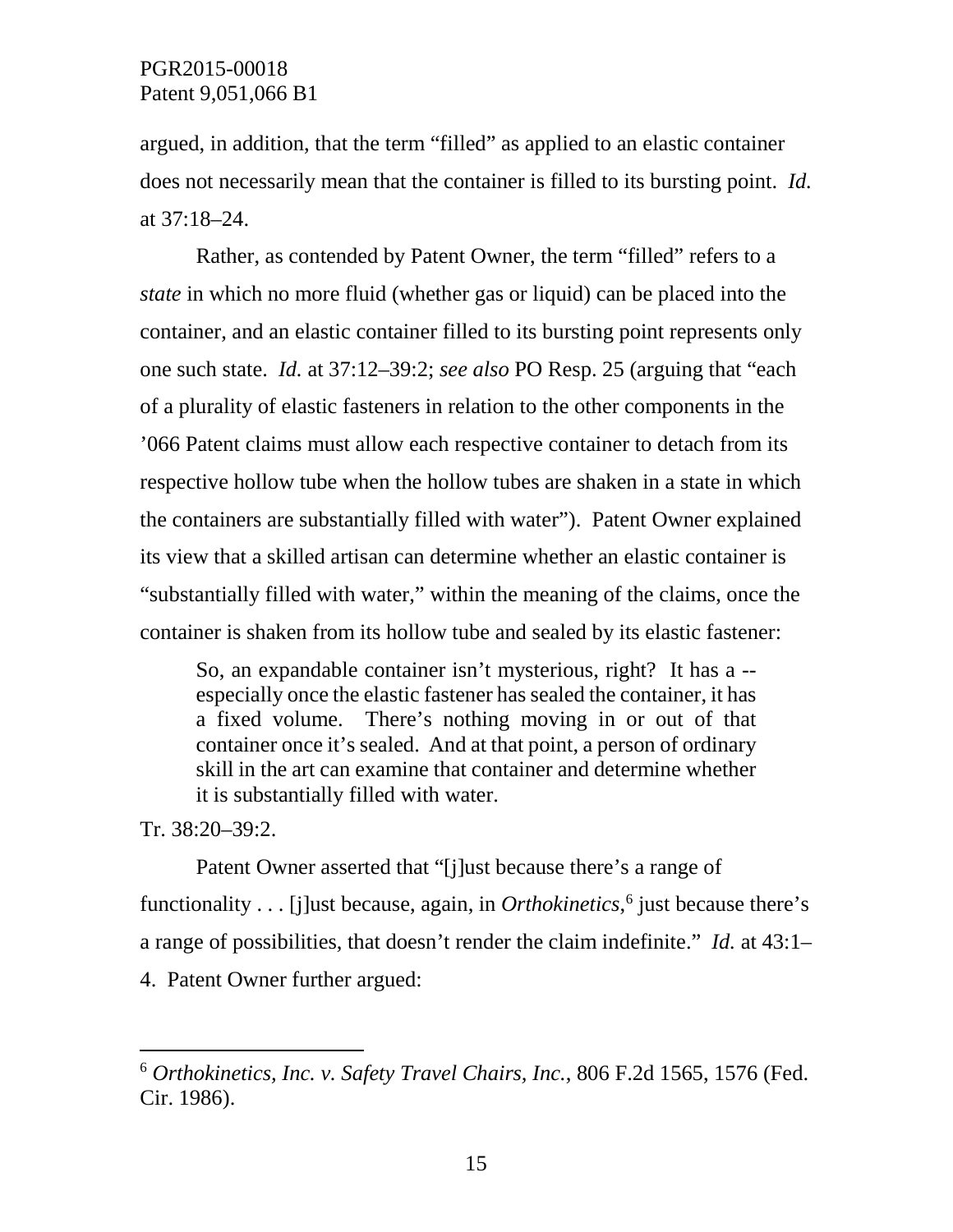So, as long as there is a state in which a person of ordinary skill in the art can look at the balloon, and determine whether it's substantially filled, which just means approximately filled, is there a little bubble of air at the top or not; maybe. Is that substantially filled? If so, then the question is, were all of those other functions provided by the elastic fastener, did it hold the container on the tube when it was filled to that level? Check. Did it seal when it fell off? Check. Did it release when I shook it? Check.

That's the analysis.

*Id.* at 43:21–44:5.

- *2. Analysis*
	- *a. We apply the test for indefiniteness approved by the Federal Circuit in Packard in this post-grant review AIA proceeding.*

In this post-grant review AIA proceeding, we apply the test for indefiniteness approved by the Federal Circuit in *Packard*, i.e., "a claim is indefinite when it contains words or phrases whose meaning is unclear."[7](#page-15-0) We recognize that *Packard* involved a USPTO patent-examination matter. We also recognize that subsequent to the *Packard* decision, the Supreme Court in *Nautilus* enunciated a differently worded definiteness requirement

<span id="page-15-0"></span> <sup>7</sup> 751 F.3d at 1310, 1314; *see also id.* at 1313 (stating that "claims are required to be cast in clear—as opposed to ambiguous, vague, indefinite terms"); Manual of Patent Examining Procedure ("MPEP") § 2173.02(I) (Rev. 07.2015, Nov. 2015) (advising examiners that a rejection for indefiniteness is appropriate "after applying the broadest reasonable interpretation to the claim, if the metes and bounds of the claimed invention are not clear").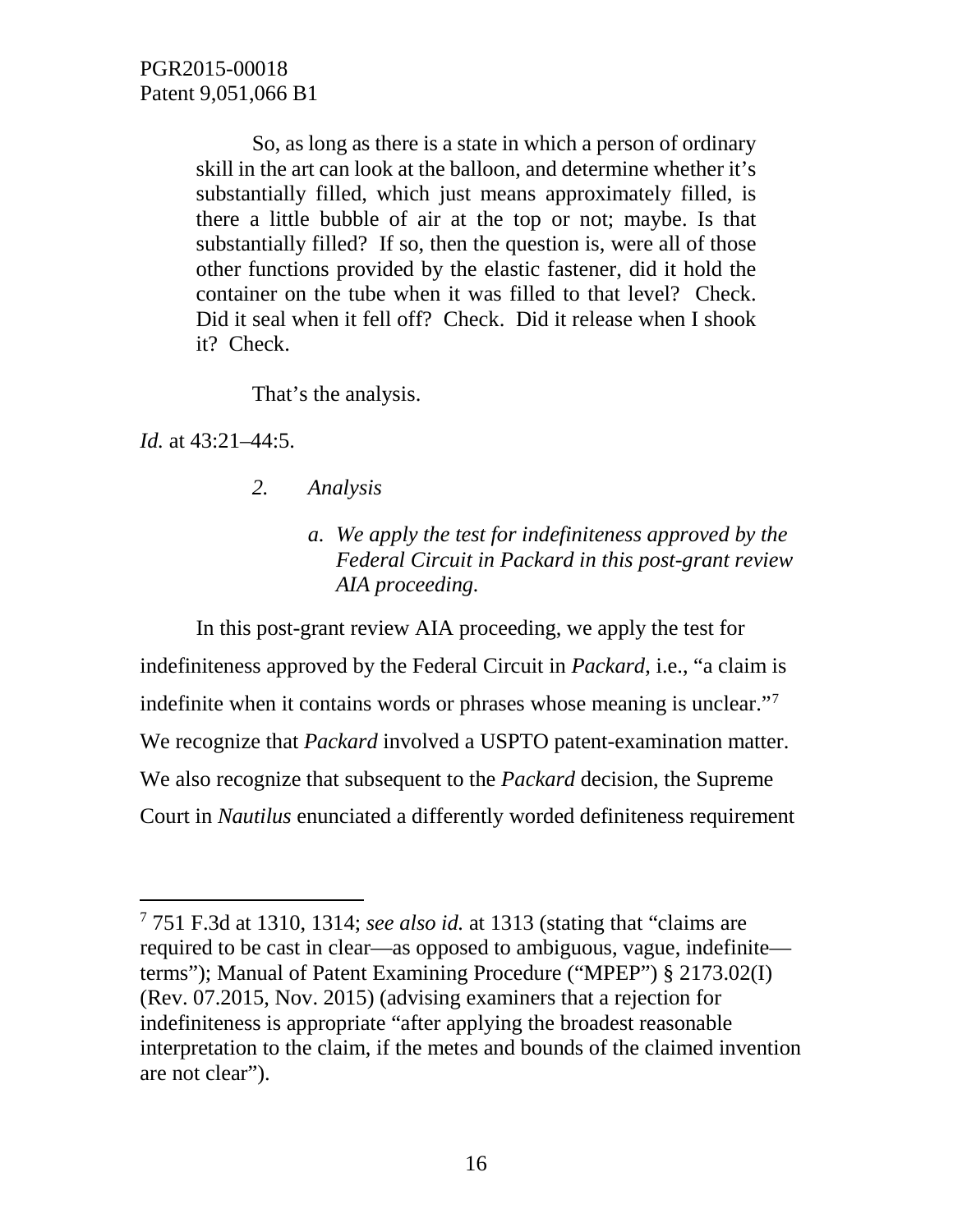in the context of patent infringement litigation. [8](#page-16-0) We do not understand *Nautilus*, however, to mandate the Board's approach to indefiniteness in patent examination or reexamination matters<sup>[9](#page-16-1)</sup> or in AIA proceedings, in which the claims are interpreted under the broadest reasonable interpretation standard, and an opportunity to amend the claims is afforded.<sup>[10](#page-16-2)</sup> The test for indefiniteness approved in *Packard*, which is applied by the USPTO in patent examination, sets a threshold for indefiniteness that demands at least as much clarity, and potentially more clarity, than the *Nautilus* definiteness requirement. *See* MPEP § 2173.02(I). [11](#page-16-3)

<span id="page-16-0"></span> <sup>8</sup> *Nautilus*, 134 S. Ct. at 2129 (requiring "that a patent's claims, viewed in light of the specification and prosecution history, inform those skilled in the art about the scope of the invention with *reasonable certainty*" (emphasis added)).

<span id="page-16-1"></span><sup>9</sup> *See Packard*, 751 F.3d at 1323–24 (Plager, J., concurring) (recognizing and approving the reasons enumerated by the government why the agency uses "a lower threshold for ambiguity than a court's" when reviewing a pending claim for indefiniteness).

<span id="page-16-2"></span><sup>&</sup>lt;sup>10</sup> We need not, and do not, decide in this case the approach to indefiniteness to be applied in Board proceedings where the BRI standard is inapplicable and an opportunity to amend is unavailable, such as when the patent being challenged has expired. *See In re CSB-System Int'l, Inc.*, 832 F.3d 1335, 1342 (Fed. Cir. 2016).

<span id="page-16-3"></span><sup>&</sup>lt;sup>11</sup> "The [USPTO] construes claims by giving them their broadest reasonable interpretation during prosecution in an effort to establish a clear record of what the applicant intends to claim. Such claim construction during prosecution may effectively result in a lower threshold for ambiguity than a Court's determination. *Packard*, 751 F.3d at 1323–24 [] (Plager, J., concurring). However, applicant has the ability to amend the claims during prosecution to ensure that the meaning of the language is clear and definite prior to issuance or provide a persuasive explanation (with evidence as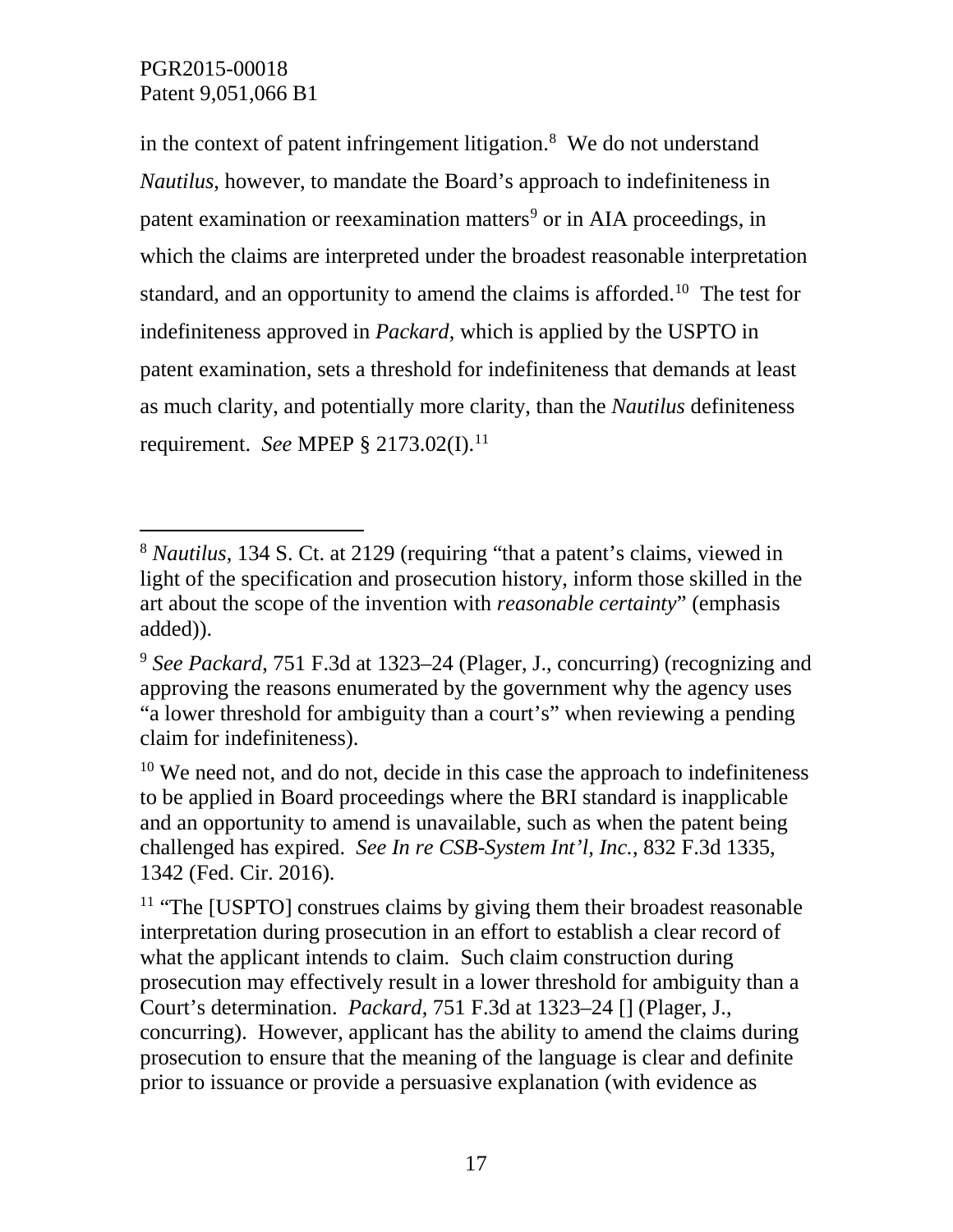$\overline{a}$ 

We determine that the test for indefiniteness that is applied in patent examination and reexamination matters, approved in *Packard*, should be applied in this post-grant review AIA proceeding, rather than the *Nautilus* requirement. The different approaches to indefiniteness before the PTO and the courts stem from the distinct roles that the PTO and the courts play in the patent system.[12](#page-17-0) In AIA proceedings, as in patent examination and reexamination matters, applying the broadest reasonable interpretation standard, coupled with an opportunity to amend the claims, is an approach that is fair to the patent holder and protects the public. *See Cuozzo*, 136 S. Ct. at 2145–46; *Packard*, 751 F.3d at 1312–14. This approach serves to ensure precision in patent claims, thereby helping the public to understand the limits of the claims and keeping the rights afforded by patents within their legitimate scope. *See Cuozzo*, 136 S. Ct. at 2144–45; *Packard*, 751 F.3d at 1313. Accordingly, among the reasons supporting application of the *Packard*-approved indefiniteness test in this AIA proceeding are those recognized by the Supreme Court in *Cuozzo* as supporting use of the broadest reasonable interpretation standard in *inter partes* review AIA proceedings. *See Cuozzo*, 136 S. Ct. at 2143–2146. Of these, the most important is the opportunity to amend the claims to correct any ambiguity. *See id.* at 2145 ("The patent holder may, at least once in the process, make a motion to do just what he would do in the examination process, namely,

necessary) that a person of ordinary skill in the art would not consider the claim language unclear."

<span id="page-17-0"></span><sup>12</sup> *See Packard*, 751 F.3d at 1325 (Plager, J., concurring) (stating that "unlike courts which have a full prosecution record to consider, the prosecution record before the USPTO is in development and not fixed during examination").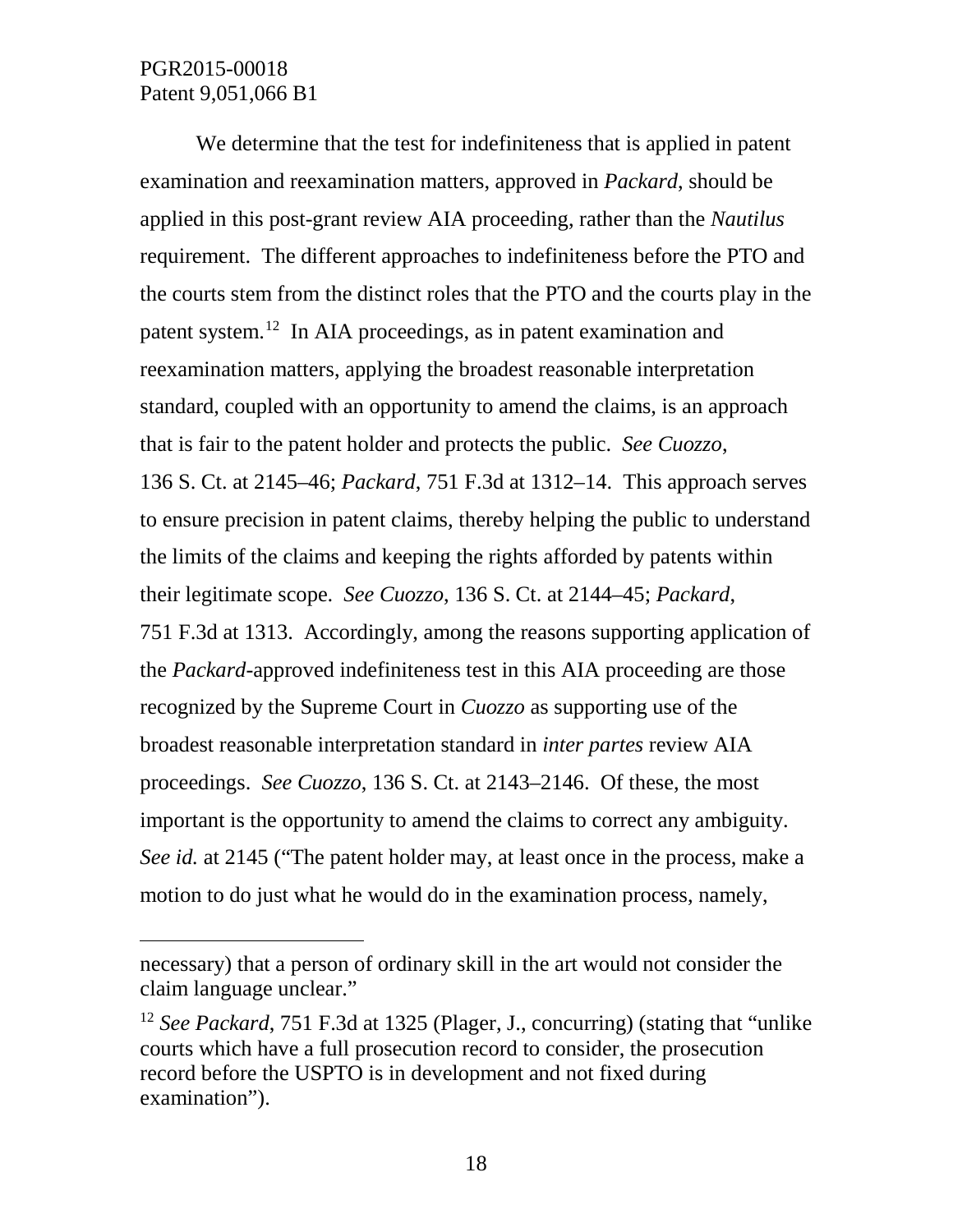amend or narrow the claim.") (citation omitted); 35 U.S.C. § 326(d);

37 C.F.R. § 42.221. An applicant's ability to clarify claim language through amendment was a significant reason why the Federal Circuit in *Packard* approved of the indefiniteness test recited in the MPEP (i.e., a "claim is indefinite when it contains words or phrases whose meaning is unclear"). *Packard*, 751 F.3d at 1313–14.

In the case before us, the indefiniteness issue centers on the phrase "a connecting force that is not less than a weight of one of the containers when substantially filled with water" recited in independent claim 1:

a plurality of elastic fasteners, each elastic fastener clamping a respective one of the plurality of containers to a corresponding hollow tube, and each elastic fastener configured to provide *a connecting force that is not less than a weight of one of the containers when substantially filled with water*, and to automatically seal its respective one of the plurality of containers upon detaching the container from its corresponding hollow tube, such that shaking the hollow tubes in a state in which the containers are substantially filled with water overcomes the connecting force and causes the containers to detach from the hollow tubes thereby causing the elastic fasteners to automatically seal the containers.

Ex. 1001, 6:39–51 (emphasis added). For the reasons that follow, we determine, applying the *Packard* indefiniteness test, that claim 1 is indefinite on several levels. Claims 2–6, 8, and 10–14 are indefinite as well, based on their dependency from claim 1.

## *b. Whether a container is "filled" depends, subjectively, on whether a desired size or volume has been reached.*

First, with respect to the word "filled," Patent Owner's argument that "filled" means holding as much as can be contained―*and no less* (*see*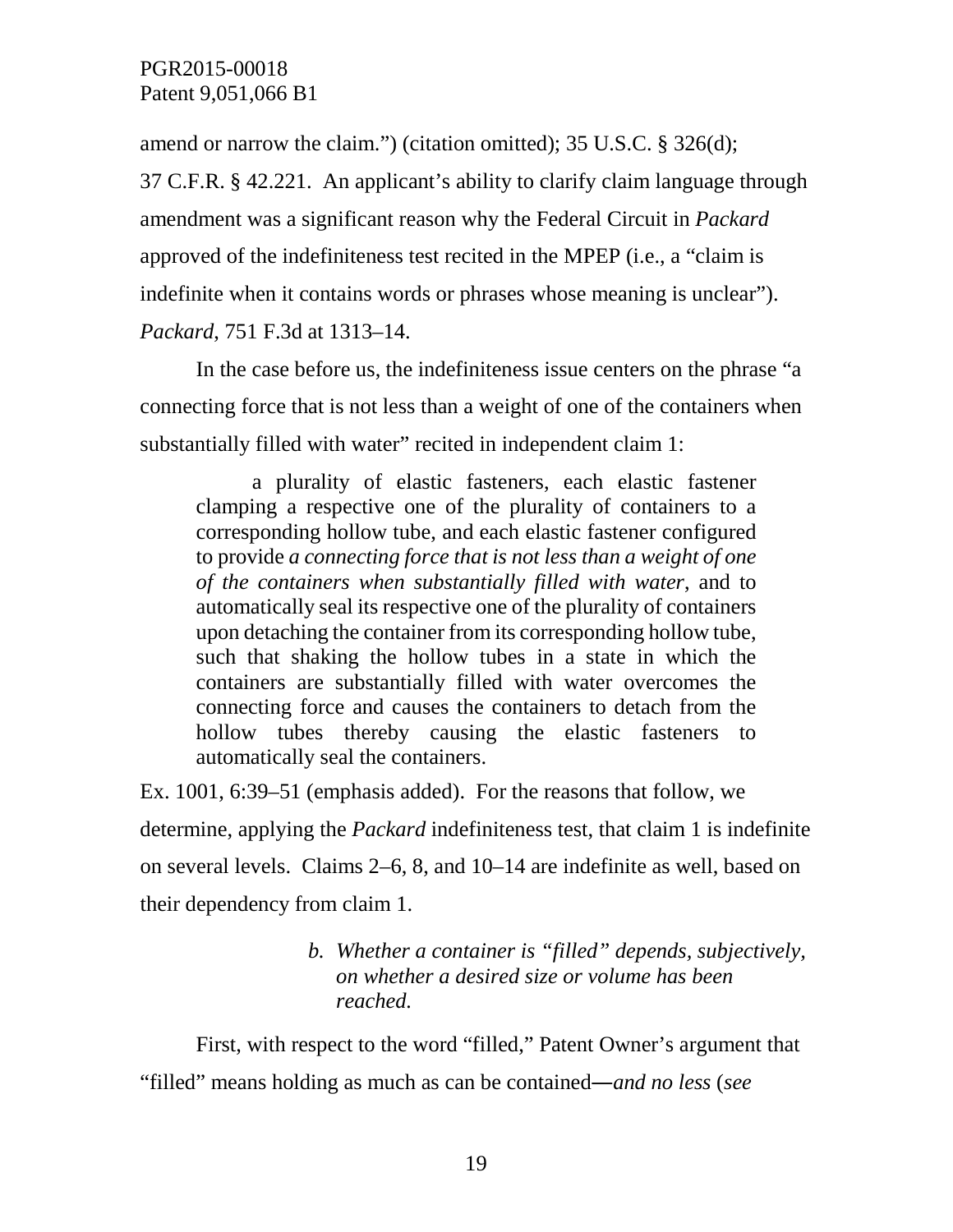Tr. 36:19–20 (asserting that the ordinary meaning of "filled" is "completely filled"); Ex. 2020 ¶¶ 30–31 (explaining the meaning of "filled" in terms of a coffee mug filled "to its brim"))―is inconsistent with the Specification and the weight of the evidence. Nowhere does the Specification indicate that "filled" has such a narrow meaning. To the contrary, the Specification consistently teaches that whether a container is "filled" depends, subjectively, on whether a desired size or volume has been reached. *See*, *e.g.*, Ex. 1001, 3:48–51 ("After containers 18 have reached a *desired size or volume*, they may be detached from tubes 16. In one example embodiment, *filled* containers 18 may be detached by pulling them away from tubes 16." (emphases added)); 4:6–9 ("In some embodiments, containers 18 may be marked with volumetric measurements, and fluid flow may be turned off when the fluid has *filled* containers 18 to a *desired volume*." (emphases added)); 4:60–63 ("When containers 18 have reached a *desired size* and/or they are *filled* with the *desired volume* of fluid, they may be removed from tubes 16. They can be removed . . . by shaking them off." (emphases added)); 5:43–46 ("When fluid *fills* container 18A to a *desired volume*, for example, as indicated by volumetric measurement marking 44, container 18A may be detached from tube 16A." (emphases added)).

Patent Owner attempts to distinguish the above-cited statements in the Specification on the basis that they "refer to a *use* of the claimed device, not to the claimed structure defined by the functionality stated in Claim 1." *See*  PO Resp. 75. Patent Owner argues:

While a user of the claimed structure may fill a container to any desired volume he or she chooses, that is not the standard for infringement or indefiniteness. A POSA would understand that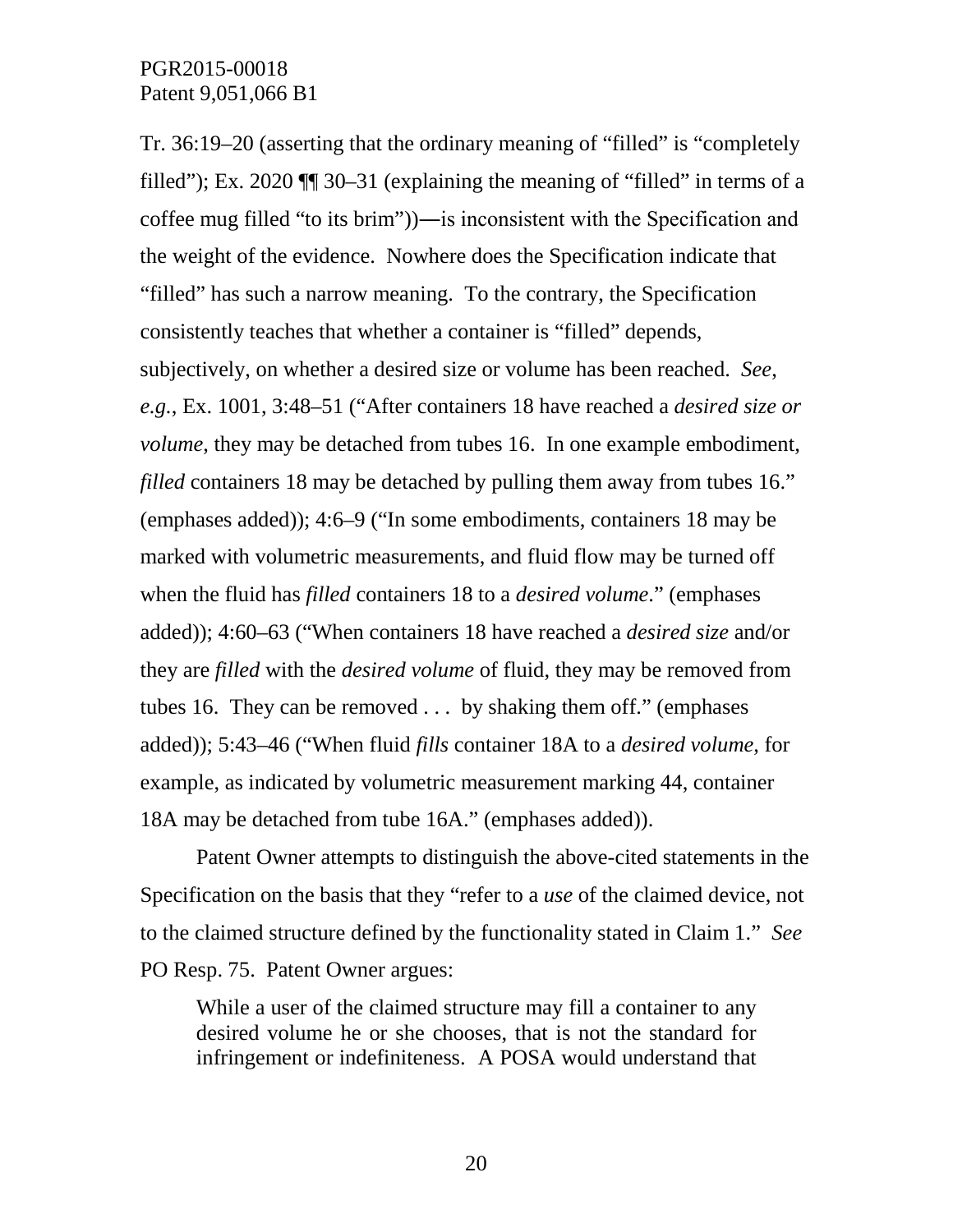the claimed limitation merely specifies an attribute of structure with functional language.

*Id.* (citing Ex. 2020 ¶ 34).

Patent Owner's argument overlooks that the same word "filled" is employed both in the Specification and claim 1. Indeed, "claims should always be read in light of the specification and teachings in the underlying patent." *Microsoft Corp.*, 789 F.3d at 1298 (quoting *In re Suitco Surface, Inc.*, 603 F.3d 1255, 1260 (Fed. Cir. 2010)). Patent Owner has not persuaded us that a person of ordinary skill in the art would disregard the broad meaning attributed to the word "filled" in the Specification when reading that same word in claim 1.

Patent Owner's reliance on *Ancora* to avoid the teaching of the Specification is misplaced. *See* Tr. 36:4–14. In *Ancora*, the district court's claim construction limited the term "program" to application programs, thereby excluding operating systems from the class of programs covered by the claimed method. 744 F.3d at 734. The district court's narrow claim construction was erroneous, the Federal Circuit determined, because the ordinary meaning of the word "program," in the context of the claimed invention, *indisputably* encompassed operating systems as well as application programs, and the intrinsic record did not show with sufficient clarity that the patentee had adopted a different definition or otherwise disclaimed that meaning. *Id.* at 734–37. Even so, the Federal Circuit did not ignore the specification, but instead explained that "[n]othing in the specification clearly narrows the term." *Id.* at 735. Here, in distinction with *Ancora*, the ordinary meaning of "filled" is disputed, and the Specification sheds light on the meaning of that term in the context of the claimed invention.

21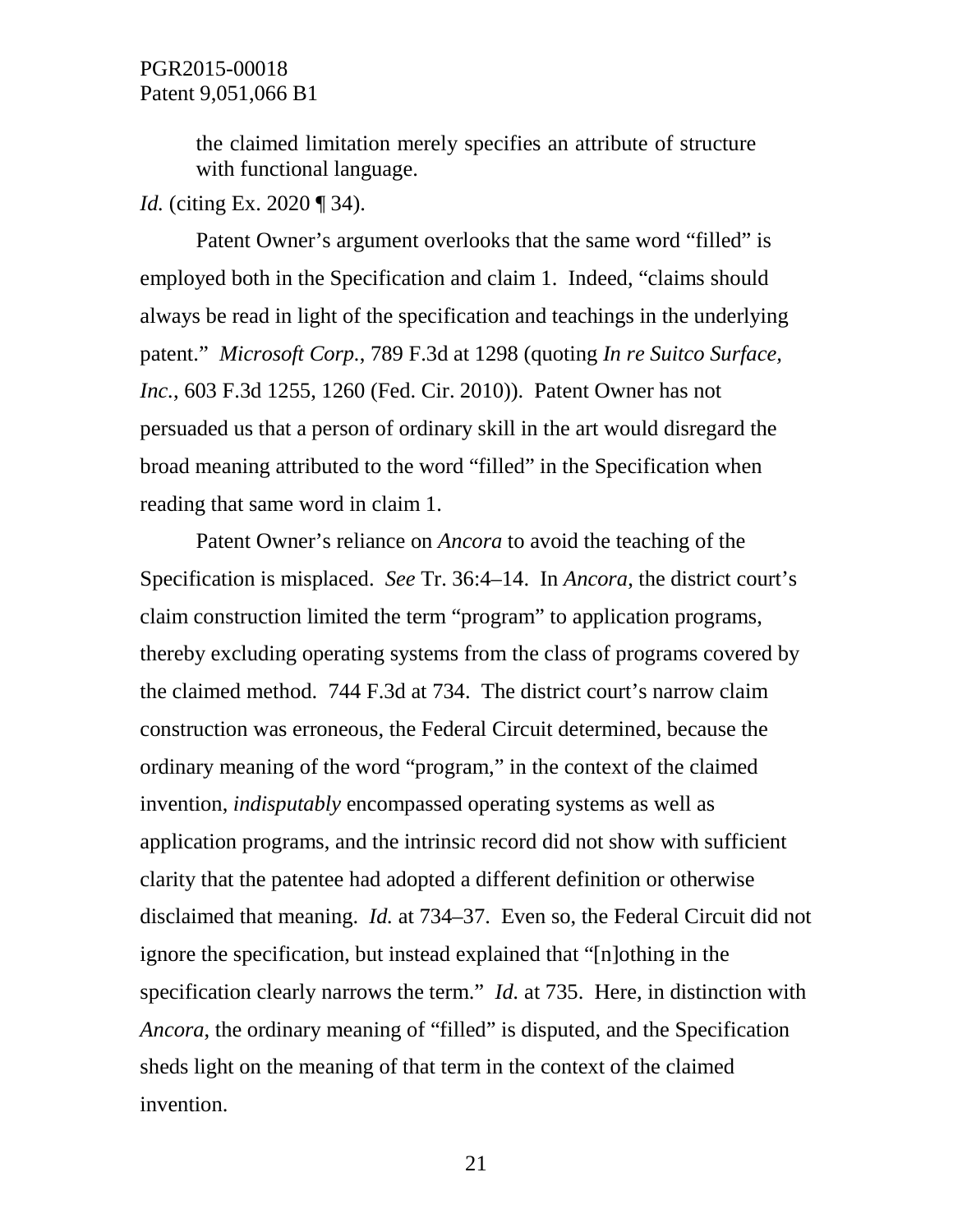Patent Owner also argues that objective boundaries for "substantially filled" can be found in the Specification and prosecution history, but the portions of the record on which Patent Owner relies do not elucidate the meaning of "filled." *See* PO Resp. 67–68 (citing Ex. 2020 ¶ 26; Ex. 1001, 3:52–55; Ex. 2010, 154–155). Rather, the cited portions of the record pertain to the amount of "shaking" required to detach the containers from the hollow tubes and the upper limit of the strength of the elastic fastener. *See*, *e.g.*, *id.* at 68 (citing Ex. 2010, 154–155 (the Examiner stating in the Notice of Allowability that "the language [of claim 1] beginning with 'such that shaking . . .' defines an *upper limit* of the connecting force and thus defines the elastic fastener in a way which distinguishes over Urspringer") (emphasis by Patent Owner)). Contrary to Patent Owner's argument, the Specification does not supply an objective standard for measuring the scope of the term "filled" or "substantially filled."

The testimony of Dr. Kudrowitz as to the meaning of "filled" also is not persuasive. *See* Ex. 2020 ¶¶ 30–31. His testimony, for example, that "[a] coffee mug containing coffee, to its brim, is filled with coffee," does not explain sufficiently how a skilled artisan would interpret the word "filled" in the context of the claimed invention. *See id.* ¶ 31. In particular, Dr. Kudrowitz does not explain clearly how this analogy applies to expandable containers. Nor does Dr. Kudrowitz offer any explanation of the statements in the Specification, discussed above, that appear to teach a subjective meaning of "filled."

For example, Dr. Kudrowitz testifies that "[t]he defined functionality of Claim 1 is exemplified in the specification of the '066 Patent." *Id.* ¶ 45. Referring to the balloon embodiment depicted in Figure 2 (reproduced *supra*

22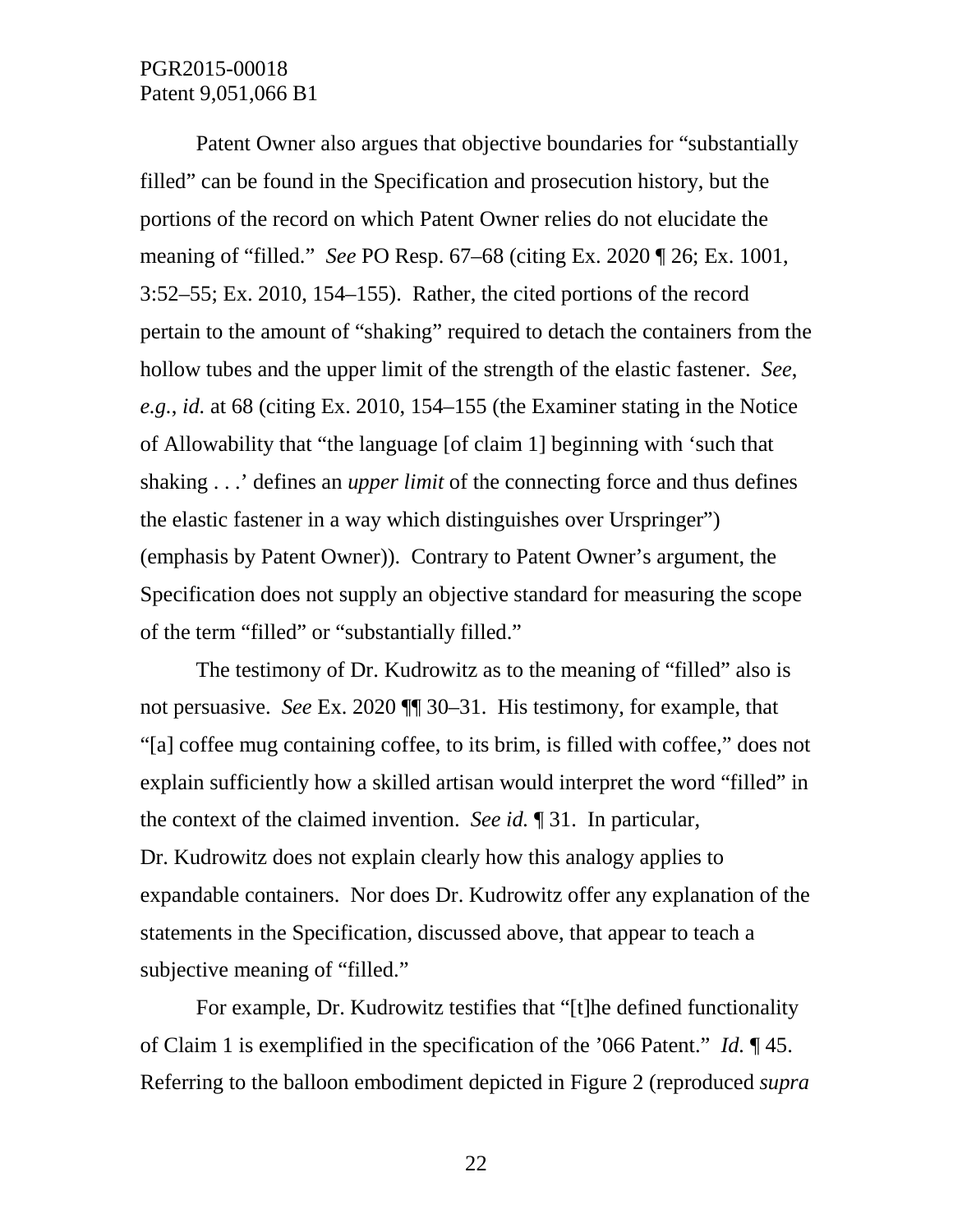in Section I.C) and quoting the statement in the Specification that "*[w]hen containers 18 have reached a desired size and/or they are filled with the desired volume of fluid, they may be removed from tubes 16*" (Ex. 1001,

4:60–62 (emphasis added)), Dr. Kudrowitz testifies that "[a] person having experience designing water balloons and filling devices for such balloons, or even a person merely having general experience with containers, including water balloons, would understand whether such containers are substantially filled with water." Ex. 2020  $\P$  45. That testimony is conclusory and unpersuasive.<sup>[13](#page-22-0)</sup> Dr. Kudrowitz fails to explain how a person of ordinary skill in the art would interpret the words―"[w]hen containers 18 have reached a desired size and/or they are filled with the desired volume of fluid, they may be removed from tubes 16"―that he himself quotes.

Finally, neither Dr. Kudrowitz nor Patent Owner persuasively addresses the subjective meaning of "filled" indicated by dependent claim 6, which recites: "The apparatus of claim 1, wherein each container comprises a *volumetric measurement marking* providing a visual reference for *filling the container to a desired volume.*"Ex. 1001, 6:65–67 (emphasis added). The recitations in dependent claim 6 of "volumetric measurement markings" and "filling the container to a desired level" are strong indications that a "filled" container is not necessarily a "completely filled" container. Rather, as recited in dependent claim 6 and taught in the Specification, whether a container is "filled" depends, subjectively, on whether a desired size or volume (e.g., the level of a measurement marking) has been reached. *See*, *e.g.*, Ex. 1001, 4:6–9 ("In some embodiments, containers 18 may be marked

<span id="page-22-0"></span> <sup>13</sup> *See also* Ex. 2020 ¶¶ 24, 47 (also containing testimony that is conclusory and unpersuasive).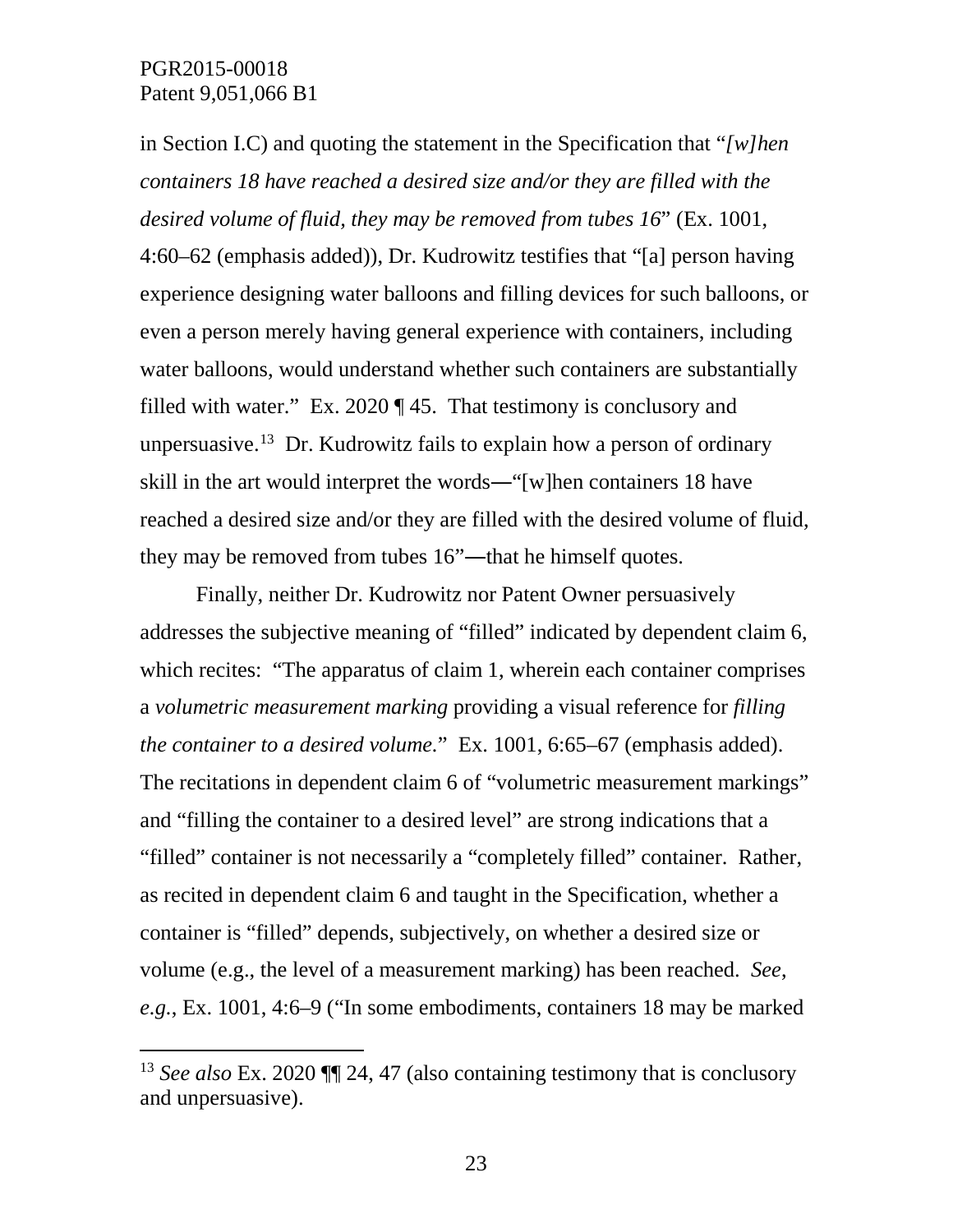with *volumetric measurements*, and fluid flow may be turned off when the fluid has *filled containers 18 to a desired volume*." (emphases added)); 5:43–46 ("When fluid *fills container 18A to a desired volume*, for example, as indicated by *volumetric measurement marking 44*, container 18A may be detached from tube 16A." (emphases added)).

Patent Owner argues that the term "substantially filled" is analogous to the limitation at issue in *Orthokinetics*. *See*, *e.g.*, Tr. 34:9–24. The limitation in *Orthokinetics* related to a wheel chair and recited that the front leg portion of the chair "is *so dimensioned* as to be insertable through the space between the doorframe of an automobile and one of the seats thereof." *Id.* at 1575. The Federal Circuit held the "so dimensioned" limitation was not indefinite, noting that the claims required "that one desiring to build and use a travel chair must measure the space between the selected automobile's doorframe and its seat and then dimension the front legs of the travel chair so they will fit in that particular space in that particular automobile." *Id.* at 1576. The court also noted the fact that "a particular chair on which the claims read may fit within some automobiles and not others is of no moment." *Id.* Here, Patent Owner argues that, similar to the limitation in *Orthokinetics*, "one could experiment and determine which elastic fastener to use." Tr. 34:9–11. The difference between the limitation in *Orthokinetics* and the term "substantially filled" at issue in this case is that the limitation in *Orthokinetics* defined the dimension of the front leg of the wheel chair by reference to a well-defined reference area (i.e., the space between the doorframe and seat of an automobile). Here, the level of water in a "substantially filled" container is not ascertainable or measurable by reference to any objective standard.

24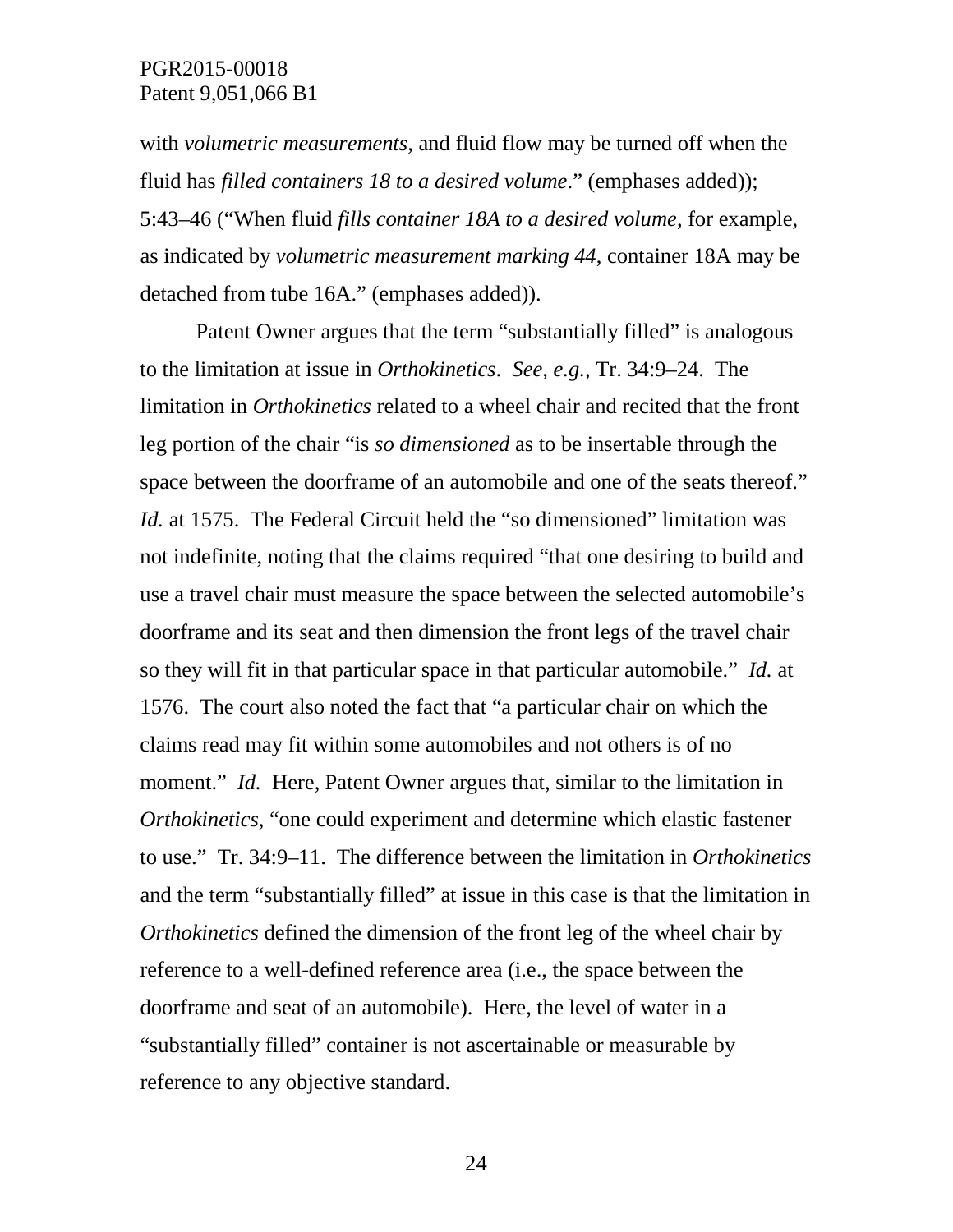For these reasons, we determine that the phrase "not less than a weight of one of the containers when substantially *filled* with water" (emphasis added) is unclear and indefinite. A person of ordinary skill in the art could not interpret the metes and bounds of the phrase so as to understand how to avoid infringement because neither claim 1 nor the Specification provides any objective standard for measuring the scope of the term "filled."[14](#page-24-0) As such, the weight of a container "filled" with water depends, subjectively, on whether a desired size or volume has been reached.[15](#page-24-1) 

# *c. Expandable containers involve a second level of ambiguity.*

Dr. Kudrowitz's analysis of claim 1 as applied to an expandable container highlights a second level of ambiguity of the phrase "a connecting force that is not less than a weight of one of the containers when substantially filled with water." As discussed below, neither claim 1 nor the Specification provides an objective standard for measuring the scope of that phrase as applied to an expandable container.

<span id="page-24-0"></span> <sup>14</sup> *See*, *e.g.*, *Ex parte Brummer*, Appeal No. 87-3579, 12 USPQ2d 1653, 1655 (BPAI May 11, 1989) (holding that a claim to a recumbent bicycle reciting "said front and rear wheels so spaced as to give a wheelbase that is between 58 percent and 75 percent of the height of the rider that the bicycle was designed for" was indefinite because "whether the bicycle was covered by the claim would be determined not on the basis of the structural elements and their interrelationships, as set forth in the claim, but by means of a label placed upon the bicycle at the discretion of the manufacturer").

<span id="page-24-1"></span><sup>&</sup>lt;sup>15</sup> Accordingly, we agree with Petitioner that "determining whether a container is 'filled' . . . is . . . contingent upon a user's subjective desire." *See* Pet. Reply 4.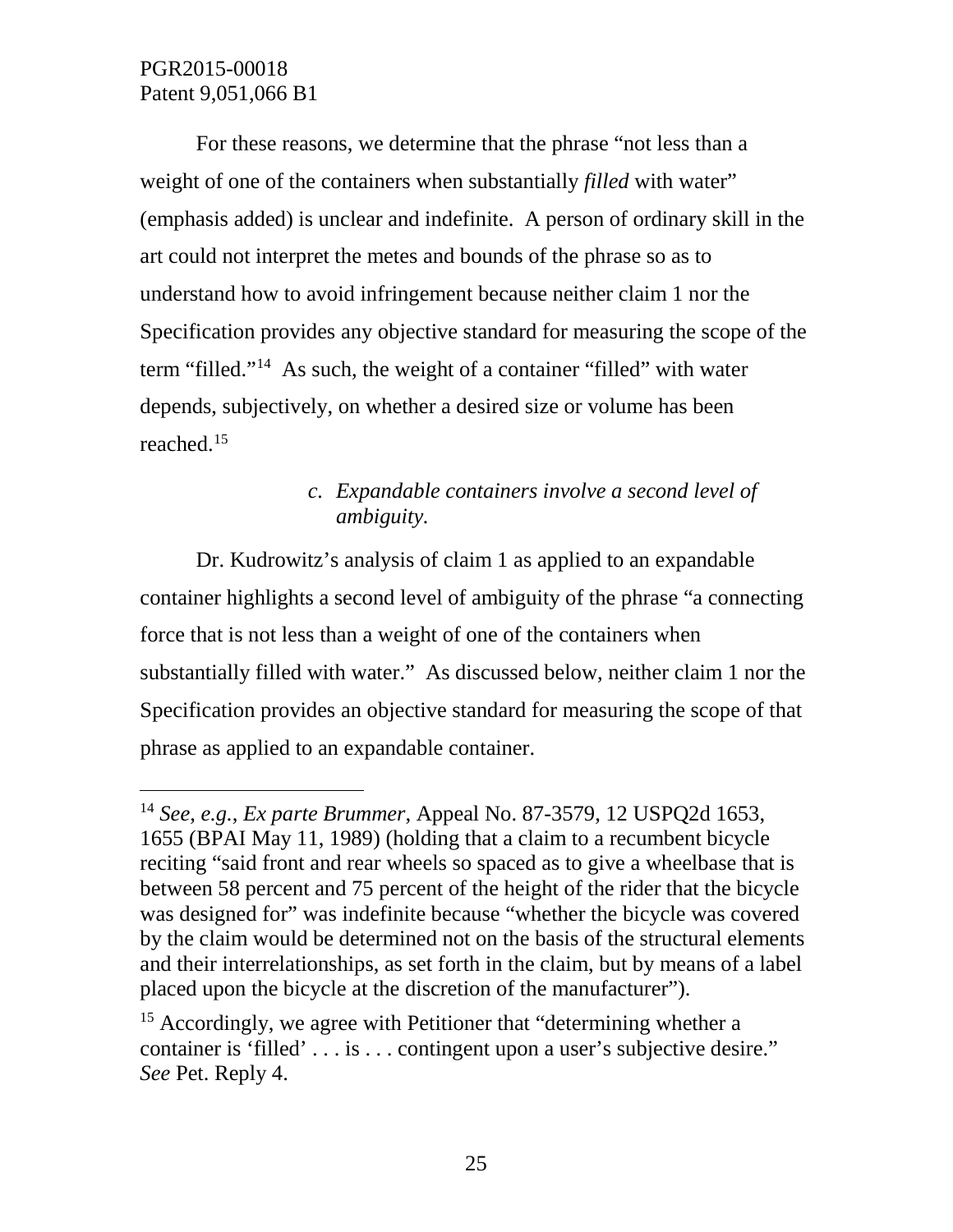At his deposition in this case, Dr. Kudrowitz testified that an expandable container is approximately filled with water over its entire range of expansion:

If you're adding water to a balloon and it starts expanding because of the water . . . shortly before it starts expanding, it's approximately full of water. While it's expanding, it is also approximately full of water. When it bursts, it's no longer a balloon.

Ex. 1019, 39:18–25. Thus, according to Dr. Kudrowitz's testimony, from the time that a balloon to which water is being added starts to expand, until it bursts, the balloon is approximately filled with water.

Patent Owner's Demonstrative Exhibit 53, reproduced below,

illustrates Dr. Kudrowitz's testimony:



States of Being "substantially filled with water"

Paper 53, 6; Ex. 1019, 55:15-56:12

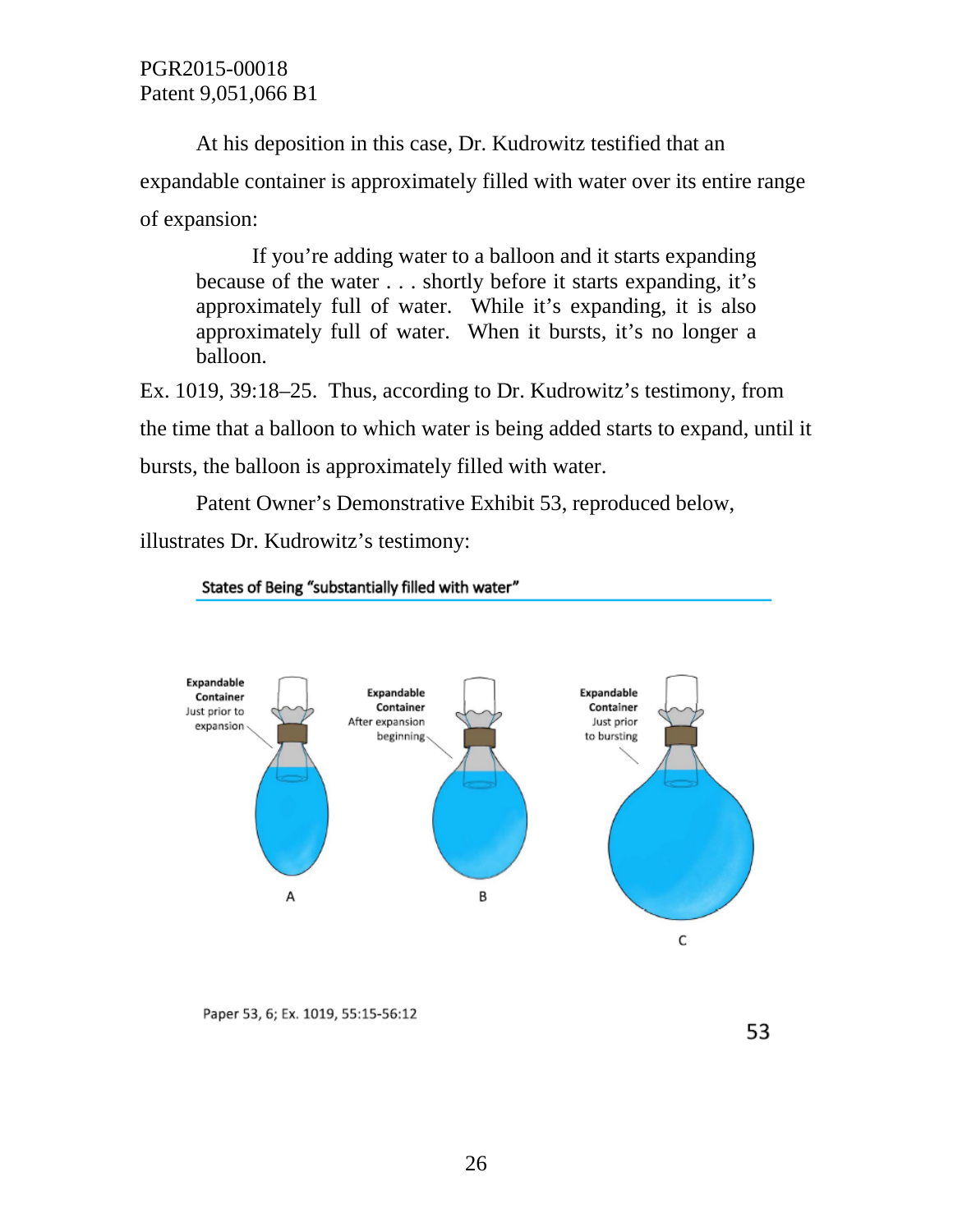Patent Owner's demonstrative exhibit depicts an expandable container (having the shape of a balloon) in three sequential states of being substantially filled with water—state  $(A)$  just prior to expansion, state  $(B)$ after expansion beginning, and state (C) just prior to bursting. Tr. 41:18–21. The exhibit purports to illustrate that the expandable container or balloon is "substantially filled with water" in all three states and, thus, over the entire range of expansion from  $(A)$  to  $(C)$ .

As discussed above in Section II.B.1, Patent Owner contends based on Dr. Kudrowitz's testimony that "filled" refers to a *state* in which no more fluid (whether gas or liquid) can be placed into a container, and an elastic container filled to its bursting point represents only one such state. Tr. 37:12–39:2; *see* PO Resp. 77 (citing Ex. 2020 ¶¶ 33–37). Patent Owner's view is that a skilled artisan can determine whether an elastic container is "substantially filled with water" after the container is shaken from its hollow tube and sealed by its elastic fastener.

Assuming that a person of ordinary skill in the art would understand that a balloon or expandable container is "substantially filled with water" over a range of expansion, as Patent Owner contends, [16](#page-26-0) we determine that

<span id="page-26-0"></span><sup>&</sup>lt;sup>16</sup> We note, however, that no underlying facts or data in the record support the opinion of Dr. Kudrowitz that a balloon or expandable container does not start to expand before it is substantially full of water. *See* 37 C.F.R. § 42.65 ("Expert testimony that does not disclose the underlying facts or data on which the opinion is based is entitled to little or no weight."). At the oral argument, Patent Owner was unable to explain adequately or persuasively why an elastic balloon could not begin to expand with the first few drops. Tr. 40:7–41:10. We further note that a more logical lower boundary for the putative range of states in which a balloon or expandable container is "substantially filled with water" might be the state in which a minimum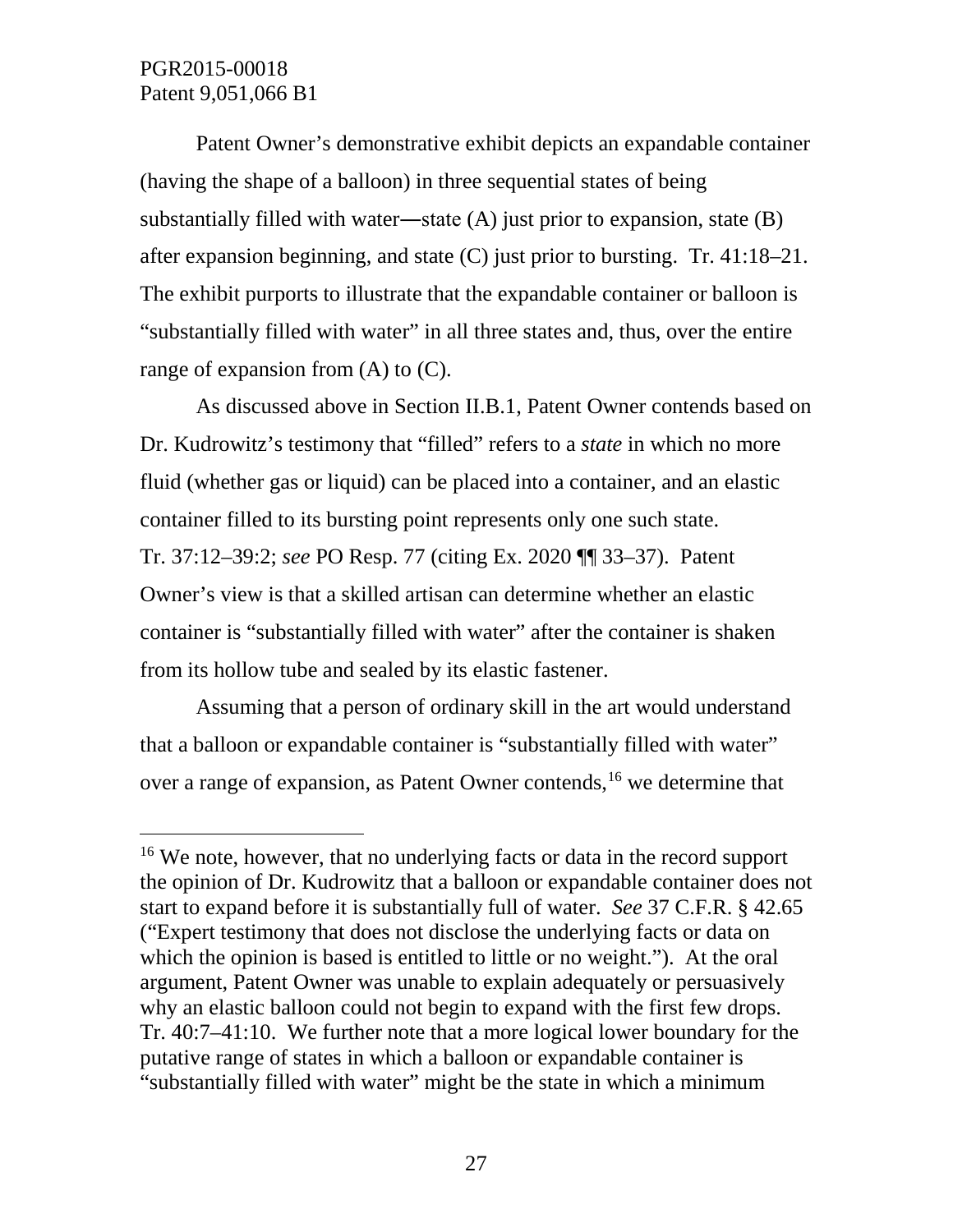$\overline{a}$ 

the phrase "not less than a weight of one of the containers when substantially filled with water" is, nevertheless, unclear and indefinite. Patent Owner's demonstrative exhibit, reproduced above, illustrates the ambiguity. In state (C), just before bursting, the balloon or elastic fastener might not be strong enough to perform the required attachment and sealing functions due to the weight of the water in the container. At a lower level of expansion, however, in state (B), the same elastic fastener might be strong enough to provide "a connecting force that is not less than a weight of one of the containers when substantially filled with water," as claim 1 requires. As such, *the same physical structure (including the elastic fastener)* could meet the claim requirements in state (B), when the expandable container is substantially filled with water, but not in state (C), when the expandable container *also* is substantially filled with water. Neither claim 1 nor the Specification provides an objective standard for measuring the scope of "a connecting force that is not less than a weight of one of the containers when substantially filled with water" as applied to an expandable container in this scenario. As such, those skilled in the art would not understand what is claimed when the claim is read in light of the Specification. *See Ex parte Miyazaki*, Appeal 2007-3300, 89 USPQ2d 1207, 2008 WL 5105055, at \*4 (BPAI Nov. 19, 2008) (precedential) (citing *Orthokinetics*, 806 F.2d at 1576)); *see also Halliburton Energy Servs., Inc. v. M–I LLC*, 514 F.3d 1244, 1254–55 (Fed. Cir. 2008). [17](#page-27-0) 

volume of water substantially occupies the space or volume of the balloon or container, regardless of expansion.

<span id="page-27-0"></span><sup>&</sup>lt;sup>17</sup> "When a proposed construction requires that an artisan make a separate infringement determination for every set of circumstances in which the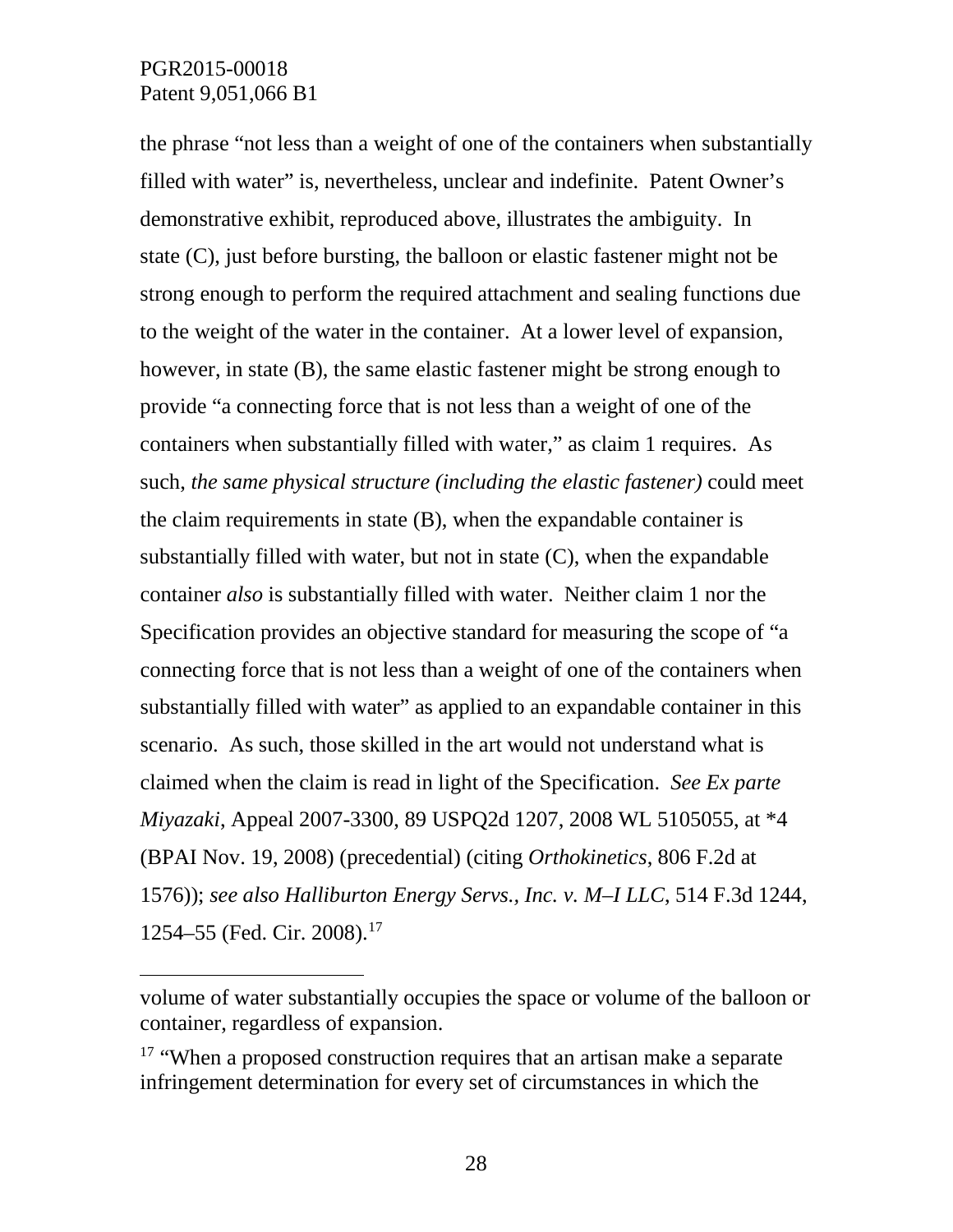In response to questioning from the panel at the oral argument, Patent Owner argued, citing *Orthokinetics*, that "just because there's a range of possibilities, that doesn't render the claim indefinite." Tr. 43:2–4. Patent Owner further argued:

[A] person of ordinary skill in the art could easily take that fastener, and determine, assemble the structure and say, well, okay, when it releases, as long as it seals, then that would infringe, and that's the standard. The standard isn't to determine what all possibility could not infringe, that's not what's required under Section 112. 112 requires that the patentee describe - claim his invention, right?

He doesn't have to say that all of these other things don't infringe. And that's what Petitioner wants from Patent Owner. Petitioner wants -- seems to have an idea that the functionality here is free for everyone to use, and that there's -- they have some right to use that functionality because -- I don't know what it's based on, but there was some line of questioning in our -- in the examination of our expert, along that line, about, well, how do you perform these functions without infringing the claim? Well, that's not the standard.

*Id.* at 43:5–20.

 $\overline{a}$ 

Patent Owner's argument confuses claim breadth with claim indefiniteness. Although a claim that encompasses a wide scope of subject matter or includes functional language may not be indefinite for that reason alone, a claim that "lacks the requisite minimum clarity to define the boundaries of the claims" is indefinite. *See Packard*, 751 F.3d at 1326 (Plager, J., concurring); *see also* MPEP § 2173.04 (stating that "[a] broad claim is not indefinite merely because it encompasses a wide scope of

<sup>[</sup>invention] may be used, and when such determinations are likely to result in differing outcomes (sometimes infringing and sometimes not), that construction is likely to be indefinite."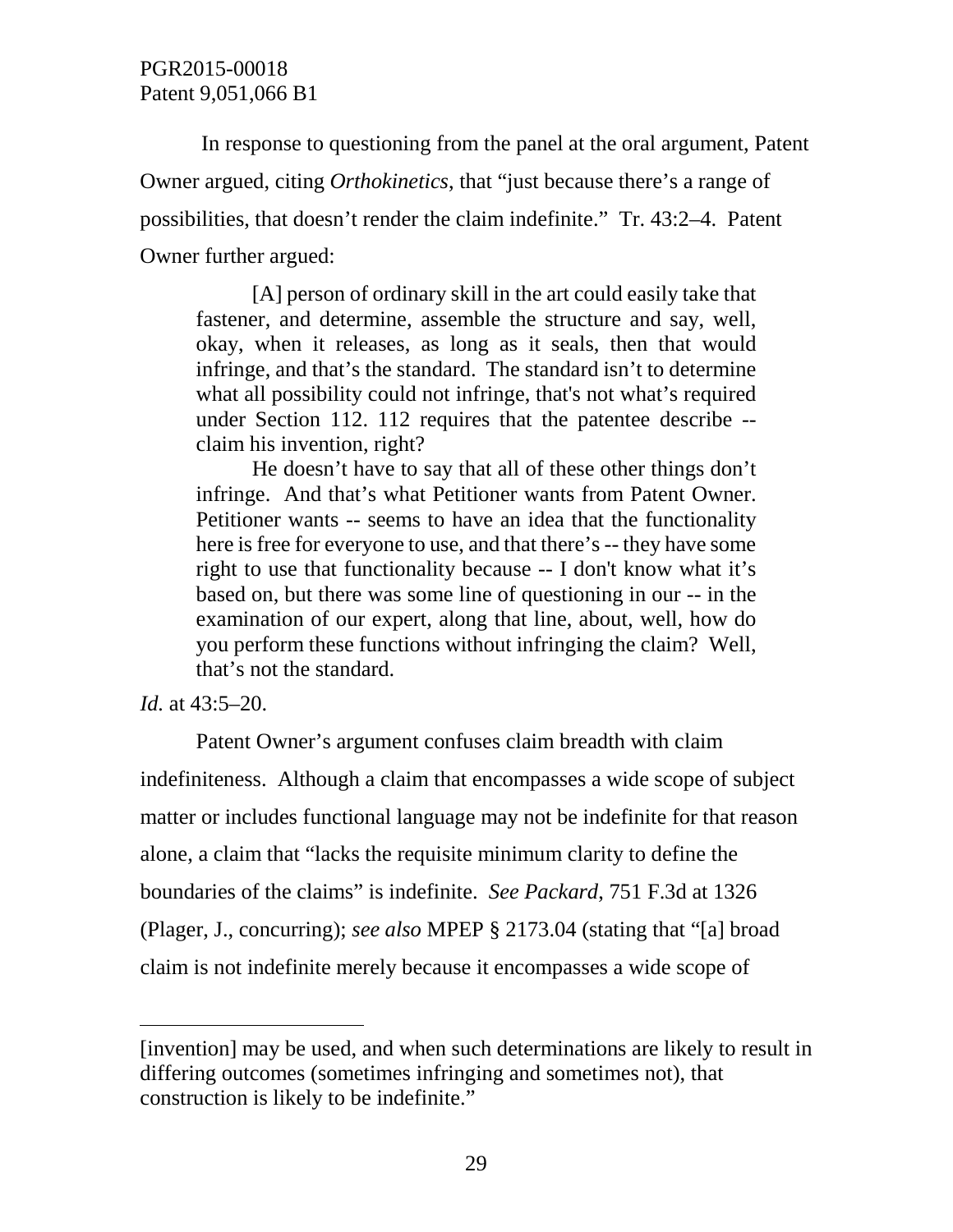subject matter . . . [b]ut a claim is indefinite when the boundaries of the protected subject matter are not clearly delineated and the scope is unclear").

For these reasons, the phrase "a connecting force that is not less than a weight of one of the containers when substantially filled with water" as applied to an expandable container is unclear and indefinite.

> *d. Even if the term "substantially" means "approximately" as Patent Owner contends, there is no standard by which one of ordinary skill in the art can measure "substantially" so as to understand what is claimed.*

Patent Owner argues that "[t]he addition of the term 'substantially' does not render the claim ambiguous or *per se* indefinite." PO Resp. 72. Patent Owner further argues that "[i]t is well-established that relative terms such as 'substantially' do not render patent claims so unclear as to prevent a [POSA] from ascertaining the scope of the claim." *Id.* at 72–73 (citing *Deere & Co. v. Bush Hog, LLC*, 703 F.3d 1349, 1359 (Fed. Cir. 2012) (citing *Ecolab, Inc. v. Envirochem, Inc.*, 264 F.3d 1358, 1867 (Fed. Cir. 2001); *Andrew Corp. v. Gabriel Elecs. Inc.*, 847 F.2d 819, 821 (Fed. Cir. 1988))). Patent Owner relies on the proposition that:

Expressions such as ["]substantially["] are used in patent documents when warranted by the nature of the invention, in order to accommodate the minor variations that may be appropriate to secure the invention. Such usage may well satisfy the charge to ["]particularly point out and distinctly claim["] the invention, 35 U.S.C. § 112, and indeed may be necessary in order to provide the inventor with the benefit of his invention.

*Id.* at 73 (quoting *Verve, LLC v. Crane Cams, Inc.*, 311 F.3d 1116, 1120 (Fed. Cir. 2002)).

Additionally, Patent Owner argues that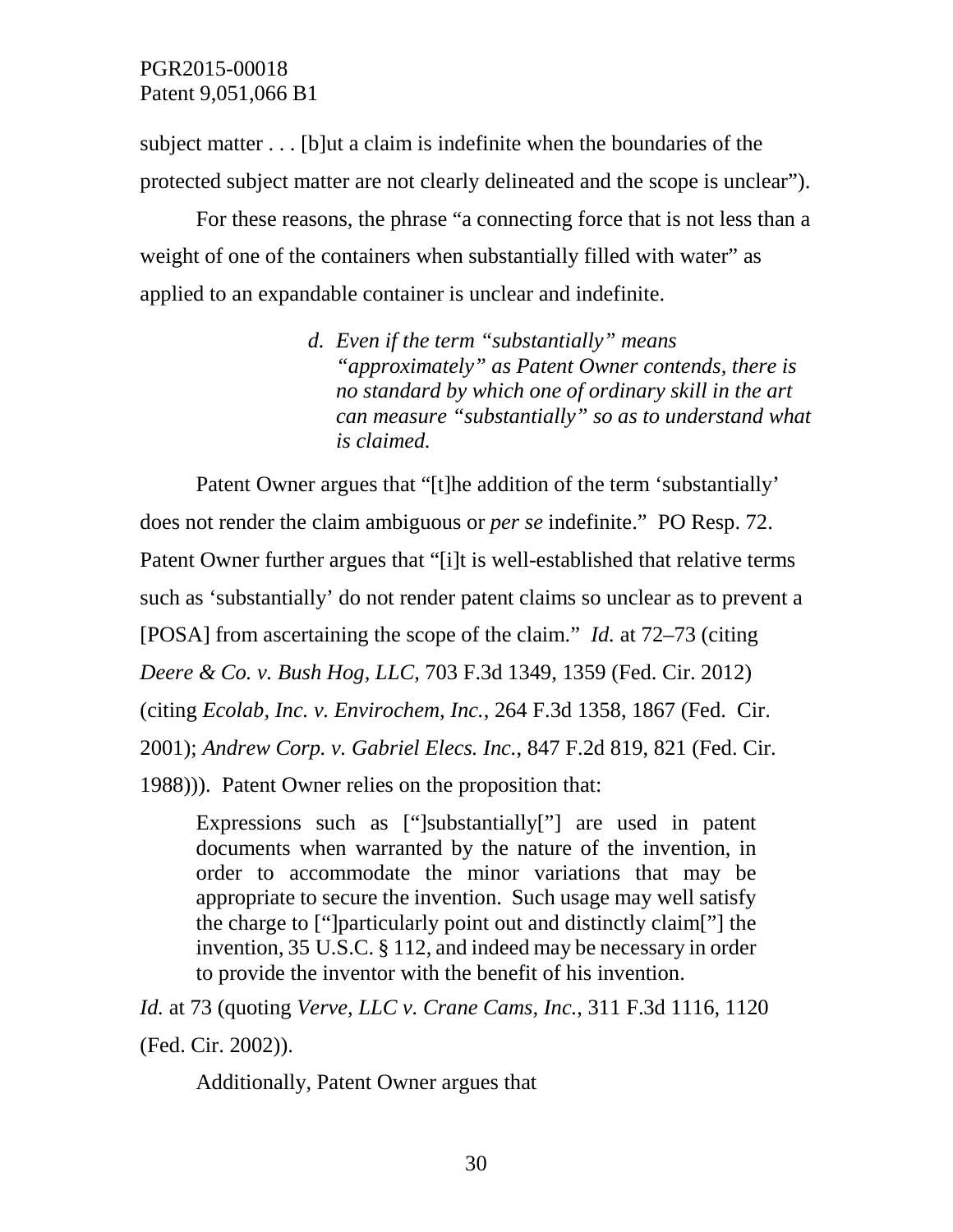[t]he term ["]substantially["] has been consistently construed as understood terms [sic] of degree. *See*, *e.g.*, *Cordis Corp. v. Medtronic AVE, Inc.*, 339 F.3d 1352, 1360 (Fed. Cir. 2003) ("substantially uniform thickness" construed as "of largely or approximately uniform thickness"); *Playtex Prods. Inc. v. Procter & Gamble Co.*, 400 F.3d 901, 909 (Fed. Cir. 2005) ("substantially flattened surfaces" construed as "surfaces, including flat surfaces, materially flatter than the cylindrical front portion of the applicator"); *Apple, Inc. v. Samsung Elecs. Co., Ltd.*, 932 F. Supp. 2d 1076, 1083 (N.D. Cal. 2013) (finding the term "substantially centered" not indefinite.)

*Id.*

Patent Owner misapprehends the case law. As the Board stated in

*Ex parte Lazzara*, "the case law requires some sort of standard by which one

of ordinary skill in the art can measure a term of degree such as

'substantially' so as to understand what is claimed." *Ex parte Lazzara*,

Appeal No. 2007-0192, slip op. at 3 (BPAI Nov. 13, 2007) (informative).

While the standard for measuring a term of degree need not be defined with numerical specificity, the standard must be able to be derived from information in the patent regarding the purpose of the invention―or of the specific aspect of the invention to which the term of degree applies—as well as from experimentation.

*Id.* (citing *Seattle Box Co. v. Indus. Crating & Packing, Inc.*, 731 F.2d 818, 820–21, 826 (Fed. Cir. 1984)). In other words, "some standard must exist even if the 'standard' may be derived from information in the patent regarding the purpose of the invention―or of the specific aspect of the invention to which the term of degree applies―as well as from experimentation." *Id.* at 12 (citing *Seattle Box*, 731 F.2d at 820–21, 826). In our Institution Decision, we informed Patent Owner of the significance of the absence of an objective standard, but Patent Owner did not identify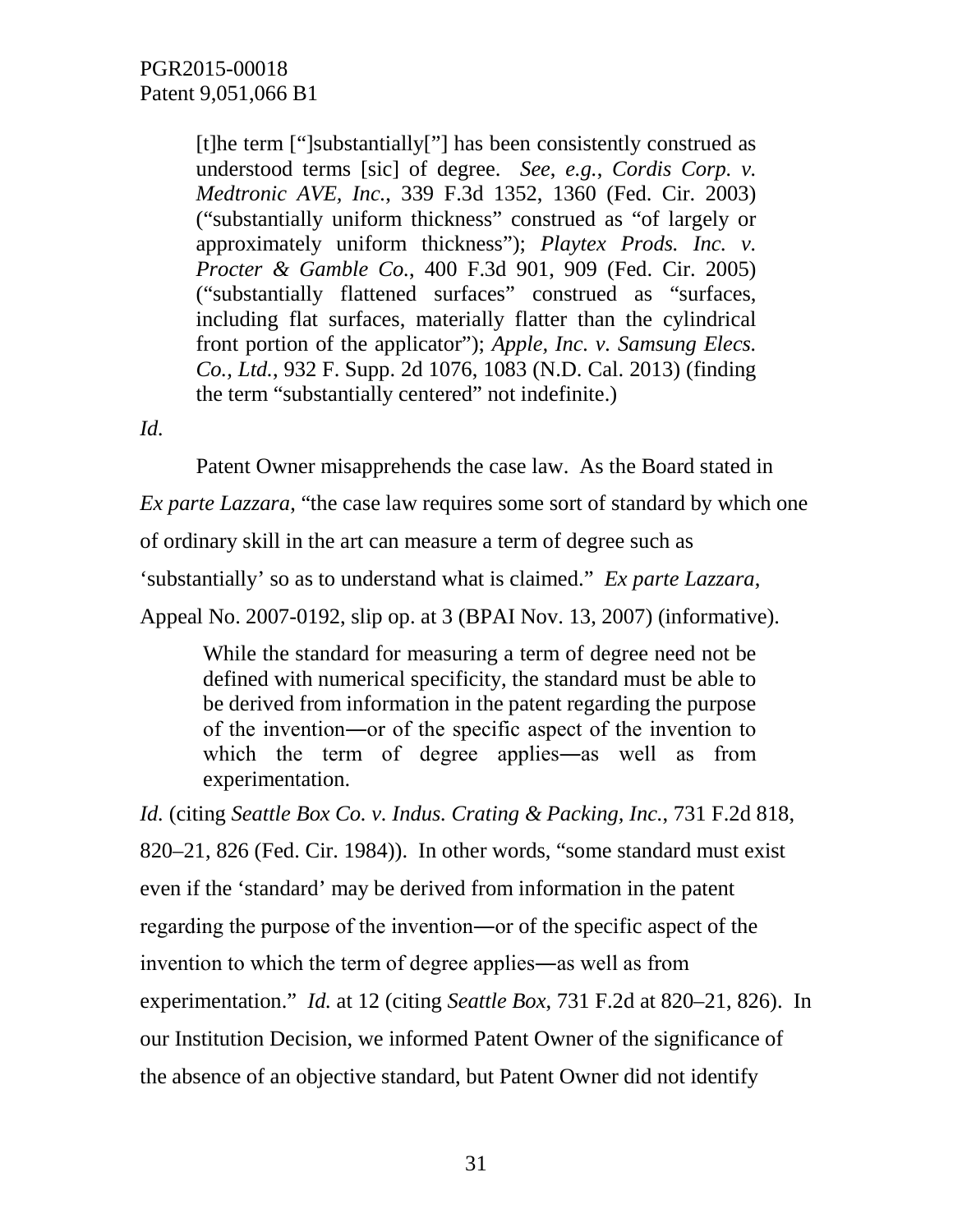persuasively any such standard in the Patent Owner Response. *See* Dec. 12. Patent Owner also did not move to amend the claims to avoid any of the ambiguities that we identified in our Institution Decision.

Further, Patent Owner's reliance on case law involving entirely separate patents and different technologies to define the term "substantially" in claim 1 of the '066 Patent is misplaced. The Federal Circuit has explained that:

[a] particular term used in one patent need not have the same meaning when used in an entirely separate patent, particularly one involving different technology. . . . Even absent an express definition of a term in the specification or prosecution history, or a clearly established understanding of the meaning of the term in the art, the manner in which the term is used in the patent may dictate a definition that differs from the definition that would be given to the same term in a different patent with a different specification or prosecution history. *See Young Dental Mfg. Co. v. Q3 Special Prods., Inc.*, 112 F.3d 1137, 1143 (Fed.Cir.1997) ("The specification that is relevant to claim construction is the specification of the patent in which the claims reside.").

*Medrad, Inc. v. MRI Devices Corp.*, 401 F.3d 1313, 1318–19 (Fed. Cir. 2005).

Patent Owner contends that "[u]se of the term 'substantially' here does not by itself render the claim indefinite." PO Resp. 73.Patent Owner further contends that "[t]he term 'substantially' should be viewed as a term of approximation, and, a POSA would interpret 'substantially' in this case to mean 'approximately.'" *Id.* at 73–74 (citing Ex. 2020 ¶ 32). Patent Owner does not, however, direct us to any guidance in the claims or the Specification that would explain how much deviation from a completely filled container the term "substantially filled" allows.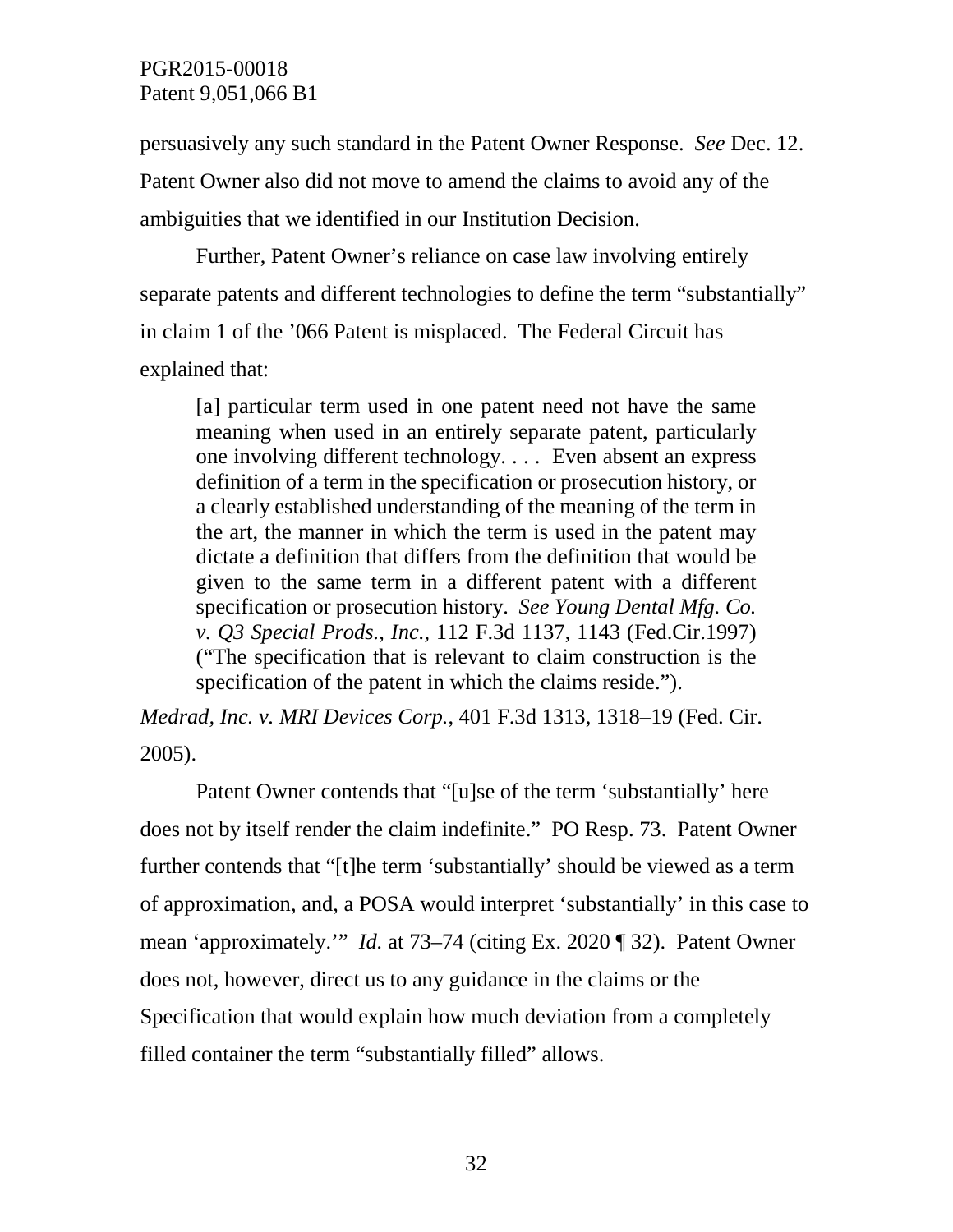The term "substantially filled" does not appear in the Specification. Further, as discussed above in Section II.B.2.a, the claims and Specification teach that whether a container is "filled" depends, subjectively, on whether a desired size or volume has been reached. As such, even assuming that "substantially" means "approximately" and "filled" means "completely filled," as Patent Owner contends, there is no basis in the claims or the Specification for determining that a container is "substantially filled." In these circumstances, without any standard for measuring "substantially," experimentation would be of no assistance in determining the scope of the claims.

Dr. Kudrowitz's testimony regarding the purpose of the phrase "substantially filled with water" is unpersuasive. *See* Ex. 2020 ¶¶ 33–37. Dr. Kudrowitz testifies that a POSA would understand that the purpose of that phrase is "to define the strength of the elastic fastener." Ex. 2020 ¶ 33. Dr. Kudrowitz also testifies that "[t]he strength of the elastic fastener is defined by functionality" and that "[t]he claim places lower and upper bounds on the strength of the fastener." *Id.* ¶ 34. As to the lower bound or "minimum strength," Dr. Kudrowitz testifies that two functions are required: "First, the elastic fastener must be strong enough to attach a container to a hollow tube. Second, the elastic fastener must be strong enough to seal the container." *Id.* ¶ 35. Dr. Kudrowitz opines that "[i]f the functions of the elastic fastener are achievable at a time when the container is in a state of having been substantially filled with water, then the selected elastic fastener would fall within the requirements of the claim." *Id.* ¶ 37. That testimony, however, begs the question of the meaning of "substantially filled with water."

33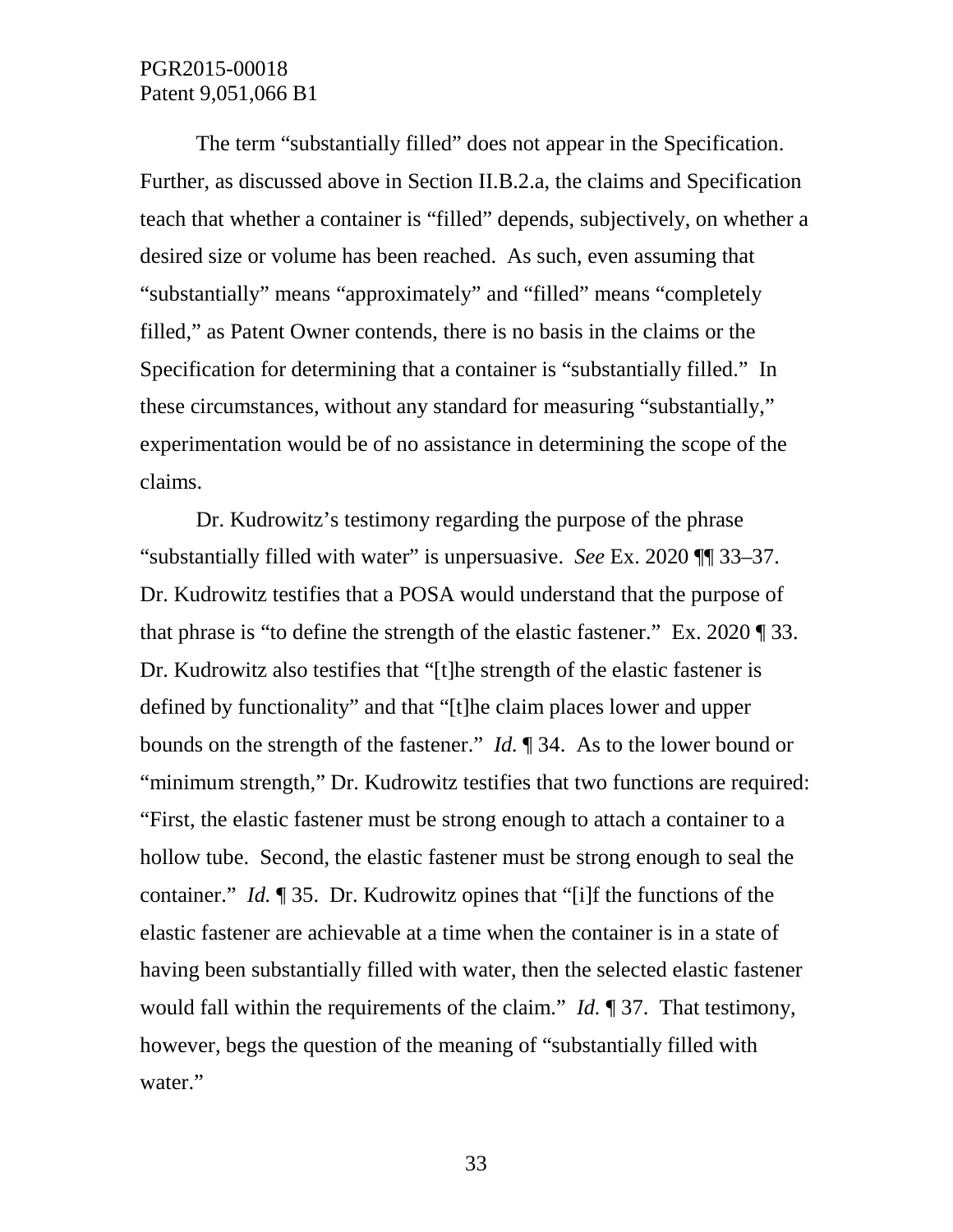We determine that the claims are unclear and indefinite for the additional reason that there is no standard by which one of ordinary skill in the art can measure "substantially" so as to understand what is claimed when the claims are read in light of the Specification.

## III. MOTIONS TO EXCUDE

In its Motion to Exclude (Paper 57), Patent Owner seeks to exclude Petitioner's Exhibits 1031 and 1032. Paper 57, 1–3. We deny Patent Owner's motion, as moot, because we did not consider the referenced exhibits in reaching our decision in this case.

In its Motion to Exclude (Paper 59), Petitioner seeks to exclude Patent Owner's Exhibits 2016–2018, 2020 (¶ 84), 2024, 2025 (¶ 39), 2026 (¶ 39), 2027–2070, 2073, 2074, 2078, and 2085. Paper 59, 1–8. We deny Petitioner's motion, as moot, because we did not consider the referenced exhibits and paragraphs in reaching our decision in this case.

#### IV. CONCLUSION

For the foregoing reasons, we determine that Petitioner has established, by a preponderance of the evidence, that claims 1–6, 8, and 10– 14 are unpatentable for indefiniteness under 35 U.S.C. § 112(b).

Based on the indefiniteness of the claims, as set forth above, we do not reach Petitioner's challenges under 35 U.S.C. § 103(a) to claims 1–4, 8, and 14 as obvious over Cooper, Saggio, and Lee, and claims 11–13 as obvious over Cooper, Saggio, Lee, and Berardi.

34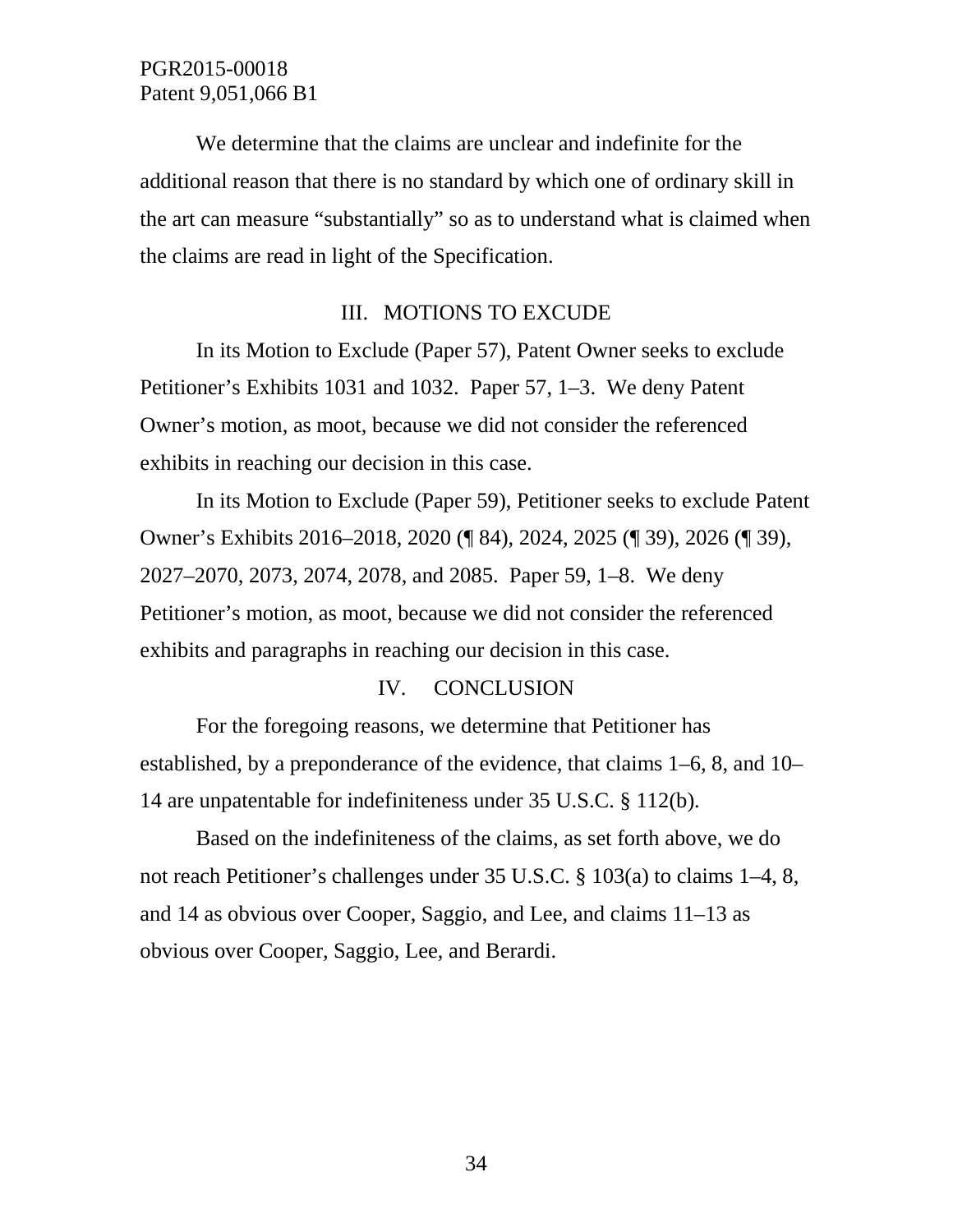## V. ORDER

In consideration of the foregoing, it is hereby:

ORDERED that claims 1–6, 8, and 10–14 of U.S. Patent

No. 9,051,066 B1 are unpatentable.

This is a Final Written Decision. Parties to the proceeding seeking judicial review of the decision must comply with the notice and service requirements of 37 C.F.R. § 90.2.